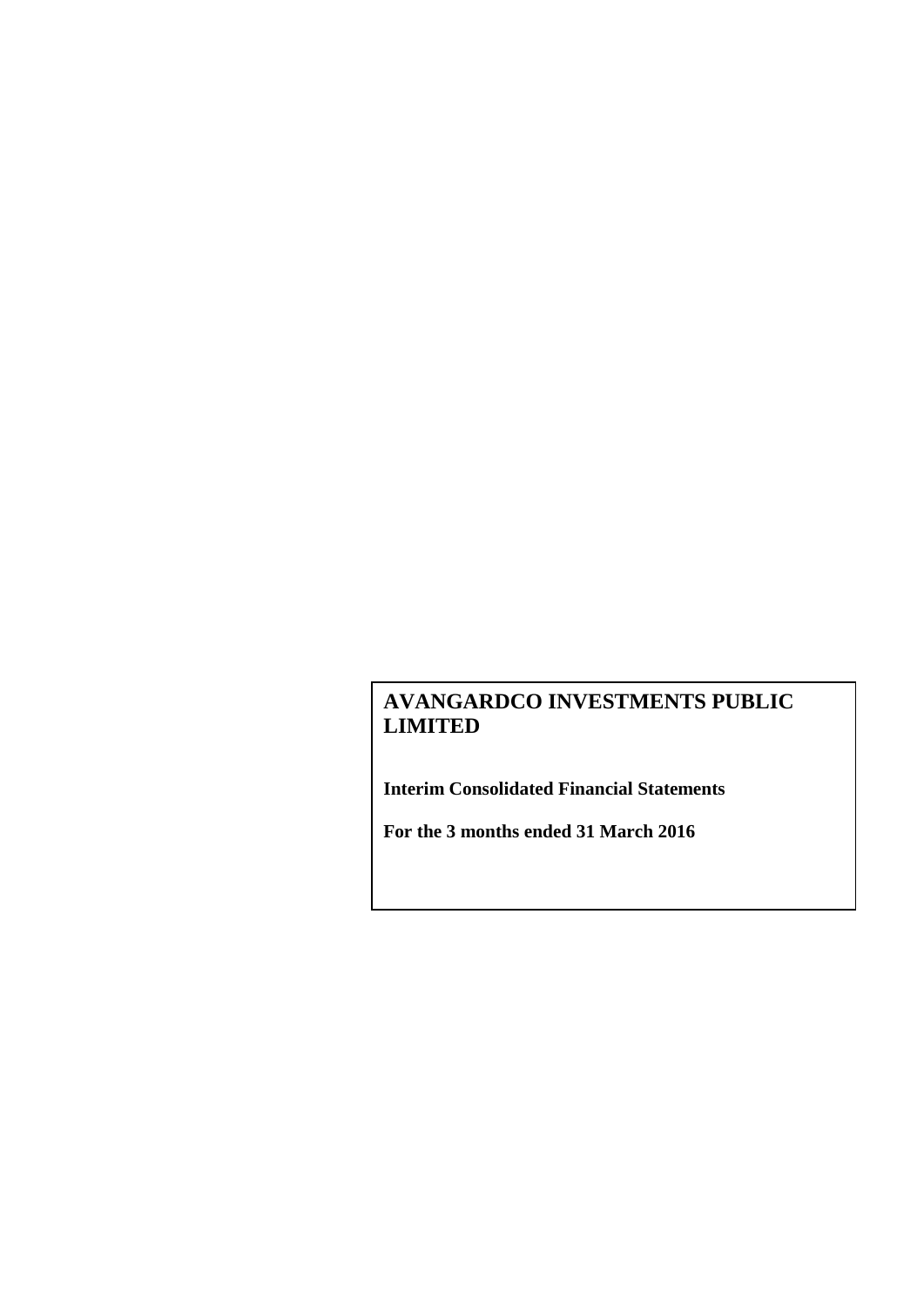| Interim consolidated statement of financial position                            |         |
|---------------------------------------------------------------------------------|---------|
| Interim consolidated statement of profit or loss and other comprehensive income | 2       |
| Interim consolidated statement of changes in equity                             | 3       |
| Interim consolidated statement of cash flows                                    | $4 - 5$ |
| Notes to the interim consolidated financial statements                          | $6-22$  |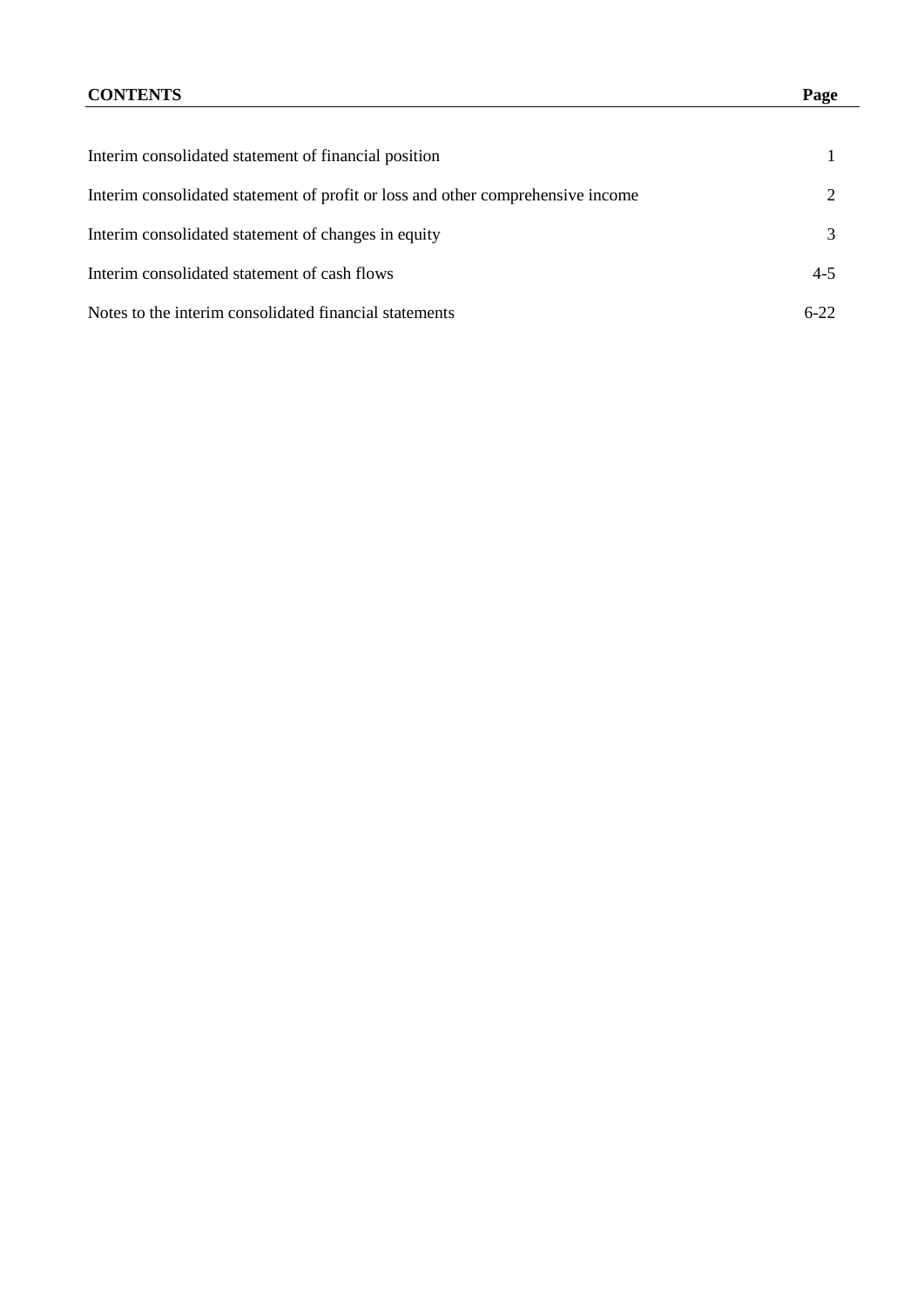# **Interim consolidated statement of financial position**

AS AT 31 MARCH 2016

 *(in USD thousand, unless otherwise stated)*

|                                                  | <b>Note</b> | 31 March 2016 | <b>31 December 2015</b> |
|--------------------------------------------------|-------------|---------------|-------------------------|
| <b>ASSETS</b>                                    |             |               |                         |
| Property, plant and equipment                    |             | 373 622       | 404 930                 |
| Non-current biological assets                    | 4           | 8 1 8 8       | 13 403                  |
| Deferred tax assets                              |             | 2528          | 2761                    |
| Held to maturity investments                     | 5           | 7024          | 9 2 5 7                 |
| Other non-current assets                         |             | 5             | 6                       |
| <b>Total non-current assets</b>                  |             | 391 367       | 430 357                 |
| Inventories                                      | 7           | 59 221        | 58 149                  |
| Current biological assets                        | 4           | 17 627        | 13 7 36                 |
| Trade accounts receivable, net                   | 8           | 55 205        | 56 665                  |
| Prepaid income tax                               |             | 40            | 72                      |
| Prepayments and other current assets, net        | 9           | 15 5 11       | 21 027                  |
| Taxes recoverable and prepaid                    | 6           | 14 3 3 1      | 12858                   |
| Cash and cash equivalents                        | 10          | 24 019        | 31 307                  |
| <b>Total current assets</b>                      |             | 185 954       | 193814                  |
| <b>TOTAL ASSETS</b>                              |             | 577 321       | 624 171                 |
|                                                  |             |               |                         |
| <b>EQUITY</b>                                    |             |               |                         |
| Share capital                                    |             | 836           | 836                     |
| Share premium                                    |             | 201 164       | 201 164                 |
| Reserve capital                                  |             | 115858        | 115 858                 |
| Retained earnings                                |             | 917415        | 921 435                 |
| Effect of translation into presentation currency |             | (1060564)     | (1018085)               |
| Equity attributable to owners of the Company     |             | 174 709       | 221 208                 |
| <b>Non-controlling interests</b>                 |             | 11 066        | 13 847                  |
| <b>Total equity</b>                              |             | 185 775       | 235 055                 |
| <b>LIABILITIES</b>                               |             |               |                         |
| Long-term bond liabilities                       | 12          | 206 649       | 202 871                 |
| Long-term loans                                  | 11          | 63 293        | 64 4 23                 |
| Deferred tax liabilities                         |             | 376           | 410                     |
| Deferred income                                  |             | 1 2 3 4       | 1 3 8 4                 |
| Dividends payable                                |             | 29 542        | 29 542                  |
| Long-term finance lease                          |             | 23            | 28                      |
| <b>Total non-current liabilities</b>             |             | 301 117       | 298 658                 |
| Current portion of non-current liabilities       | 14          | 21 138        | 19 125                  |
| Short-term loans                                 | 13          | 50 000        | 50 000                  |
| Trade payables                                   | 15          | 2 2 3 0       | 3 3 7 5                 |
| Other accounts payable                           | 16          | 17 061        | 17958                   |
| <b>Total current liabilities</b>                 |             | 90 429        | 90 458                  |
| <b>TOTAL LIABILITIES</b>                         |             | 391 546       | 389 116                 |
| <b>TOTAL EQUITY AND LIABILITIES</b>              |             | 577 321       | 624 171                 |
|                                                  |             |               |                         |

**Nataliya Vasylyuk Iryna Marchenko Chairwoman Director, CEO**

\_\_\_\_\_\_\_\_\_\_\_\_\_\_\_\_\_\_\_\_\_\_\_\_\_\_\_\_\_ \_\_\_\_\_\_\_\_\_\_\_\_\_\_\_\_\_\_\_\_\_\_\_\_\_\_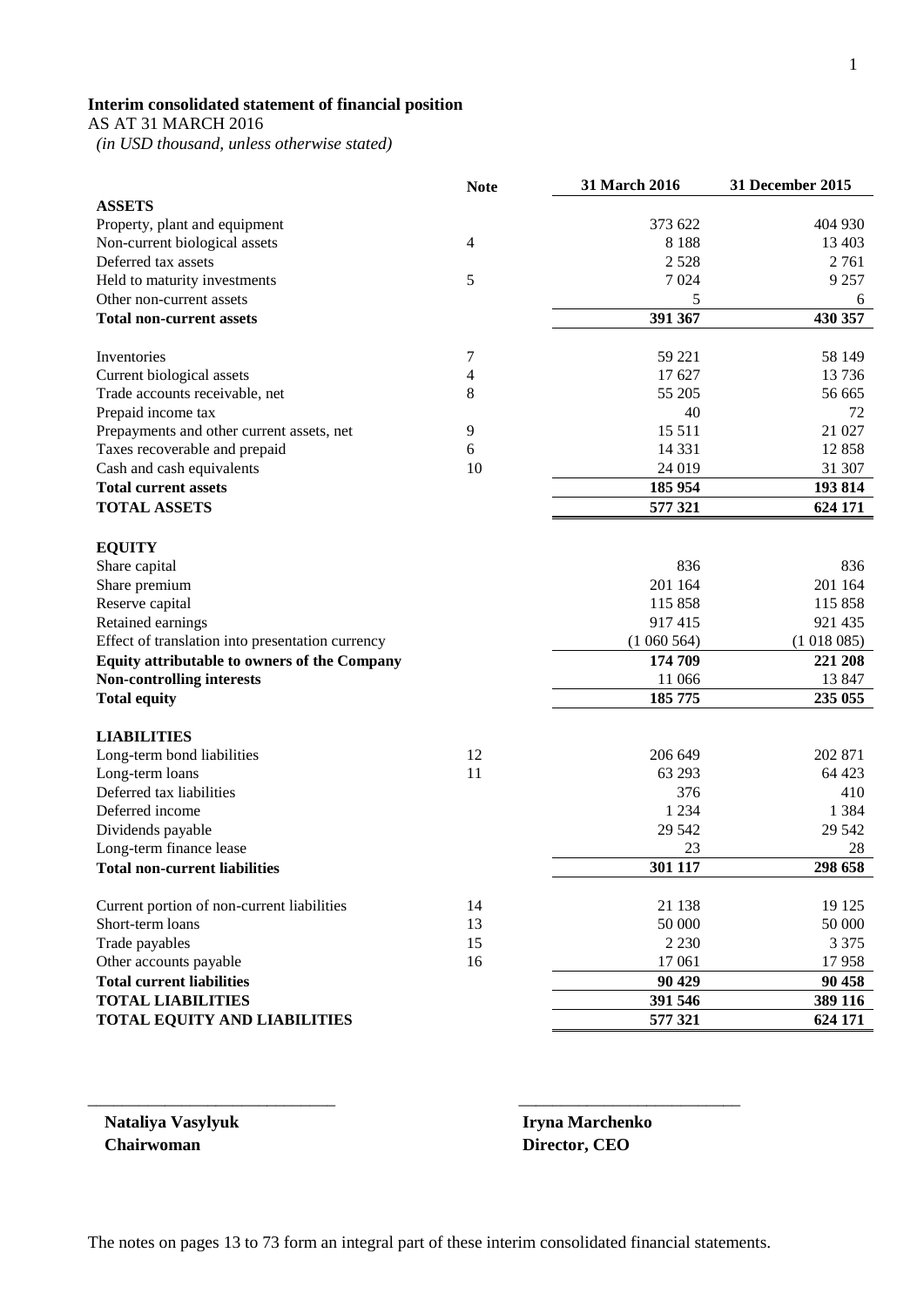# **Interim consolidated statement of profit and loss and other comprehensive income**

FOR THE 3 MONTHS ENDED 31 MARCH 2016

 *(in USD thousand, unless otherwise stated)*

|                                                                                                                                                             |             | 3 months ended |                  |  |
|-------------------------------------------------------------------------------------------------------------------------------------------------------------|-------------|----------------|------------------|--|
|                                                                                                                                                             | <b>Note</b> | 31 March 2016  | 31 March 2015    |  |
| Revenue                                                                                                                                                     | 17          | 39 839         | 72 4 26          |  |
| Profit from revaluation of biological assets at fair value                                                                                                  |             | 635            | 6 3 8 7          |  |
| Cost of sales                                                                                                                                               | 18          | (32193)        | (64203)          |  |
| <b>GROSS PROFIT</b>                                                                                                                                         |             | 8 2 8 1        | 14 610           |  |
| General administrative expenses                                                                                                                             | 20          | (1822)         | (1554)           |  |
| Distribution expenses                                                                                                                                       | 21          | (1521)         | (3586)           |  |
| Income from government grants and incentives                                                                                                                |             | 24             | 24               |  |
| Income from special VAT treatment                                                                                                                           |             | 28             | 4 5 3 5          |  |
| Other operating income/(expenses)                                                                                                                           | 22          | 312            | (13869)          |  |
| PROFIT FROM OPERATING ACTIVITIES                                                                                                                            |             | 5 3 0 2        | 160              |  |
| Finance income                                                                                                                                              | 24          | 757            | 1 1 1 9          |  |
| Finance costs                                                                                                                                               | 23          | (7827)         | (7574)           |  |
| Losses on exchange                                                                                                                                          |             | (2137)         | (45867)          |  |
| <b>LOSS BEFORE TAX</b>                                                                                                                                      |             | (3905)         | (52162)          |  |
| Income tax expenses                                                                                                                                         |             | (69)           | (17)             |  |
| <b>LOSS FOR THE PERIOD</b>                                                                                                                                  |             | (3974)         | (52179)          |  |
| OTHER COMPREHENSIVE INCOME<br>Items that are or may be reclassified subsequently to<br>profit or loss<br>Effect from translation into presentation currency |             | (45306)        | (246 829)        |  |
| TOTAL COMPREHENSIVE INCOME                                                                                                                                  |             | $(49\ 280)$    | (299008)         |  |
| <b>LOSS ATTRIBUTABLE TO:</b>                                                                                                                                |             |                |                  |  |
| Owners of the Company<br>Non-controlling interests                                                                                                          |             | (4020)<br>46   | (51713)          |  |
|                                                                                                                                                             |             | (3974)         | (466)<br>(52179) |  |
|                                                                                                                                                             |             |                |                  |  |
| TOTAL COMPREHENSIVE INCOME<br><b>ATTRIBUTABLE TO:</b>                                                                                                       |             |                |                  |  |
| Owners of the Company                                                                                                                                       |             | (46453)        | (284 406)        |  |
| Non-controlling interests                                                                                                                                   |             | (2827)         | (14602)          |  |
|                                                                                                                                                             |             | (49 280)       | (299008)         |  |
| Loss per share, USD (basic and diluted)                                                                                                                     |             | (1)            | (8)              |  |
|                                                                                                                                                             |             |                |                  |  |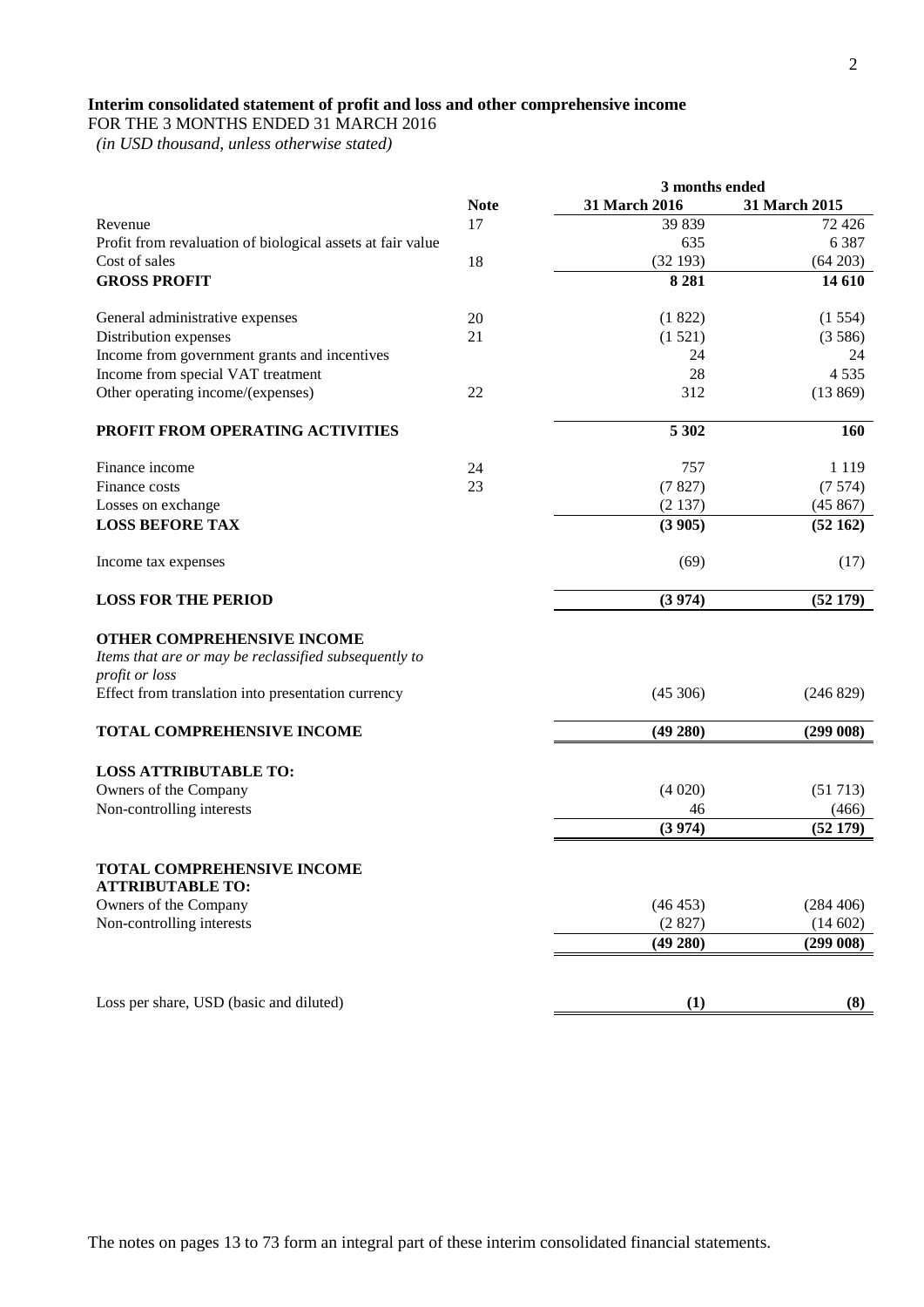#### **Interim consolidated statement of changes in equity**

FOR THE 3 MONTHS ENDED 31 MARCH 2016

*(in USD thousand, unless otherwise stated)*

|                                                    | <b>Attributable to owners of the Company</b> |                                    |                  |                      |                                         |          |                                  |              |
|----------------------------------------------------|----------------------------------------------|------------------------------------|------------------|----------------------|-----------------------------------------|----------|----------------------------------|--------------|
|                                                    | Share<br>capital                             | Capital<br>contribution<br>reserve | Share<br>premium | Retained<br>earnings | Foreign currency<br>translation reserve | Total    | Non-<br>controlling<br>interests | Total equity |
| <b>Balance at 1 January 2015</b>                   | 836                                          | 115 858                            | 201 164          | 1 077 158            | (776 404)                               | 618 612  | 27 27 6                          | 645 888      |
| <b>Comprehensive income</b>                        |                                              |                                    |                  |                      |                                         |          |                                  |              |
| Loss for the period                                |                                              |                                    |                  | (51713)              | $\sim$                                  | (51713)  | (466)                            | (52179)      |
|                                                    |                                              |                                    |                  |                      |                                         | (232)    |                                  |              |
| Effect from translation into presentation currency |                                              |                                    |                  |                      | (232695)                                | 695)     | (14135)                          | (246 830)    |
|                                                    |                                              |                                    |                  |                      |                                         | (284)    |                                  |              |
| Total comprehensive income                         |                                              |                                    |                  | (51713)              | (232695)                                | 408)     | (14601)                          | (299009)     |
| Balance at 31 March 2015                           | 836                                          | 115 858                            | 201 164          | 1 025 445            | (100909)                                | 334 204  | 12 675                           | 346 879      |
|                                                    |                                              |                                    |                  |                      |                                         |          |                                  |              |
| <b>Balance at 1 January 2016</b>                   | 836                                          | 115 858                            | 201 164          | 921 435              | (1018085)                               | 221 208  | 13847                            | 235 055      |
| Comprehensive income                               |                                              |                                    |                  |                      |                                         |          |                                  |              |
| Loss for the period                                |                                              |                                    |                  | (4020)               | $\overline{\phantom{a}}$                | (4020)   | 46                               | (3974)       |
| Effect from translation into presentation currency |                                              |                                    |                  |                      | (42479)                                 | (42 479) | (2827)                           | (45306)      |
| <b>Total comprehensive income</b>                  |                                              |                                    |                  | (4020)               | (42 479)                                | (46 499) | (2781)                           | (49 280)     |
| <b>Balance at 31 March 2016</b>                    | 836                                          | 115 858                            | 201 164          | 917415               | (1060564)                               | 174 709  | 11 066                           | 185 775      |

The notes on pages 13 to 73 form an integral part of these interim consolidated financial statements.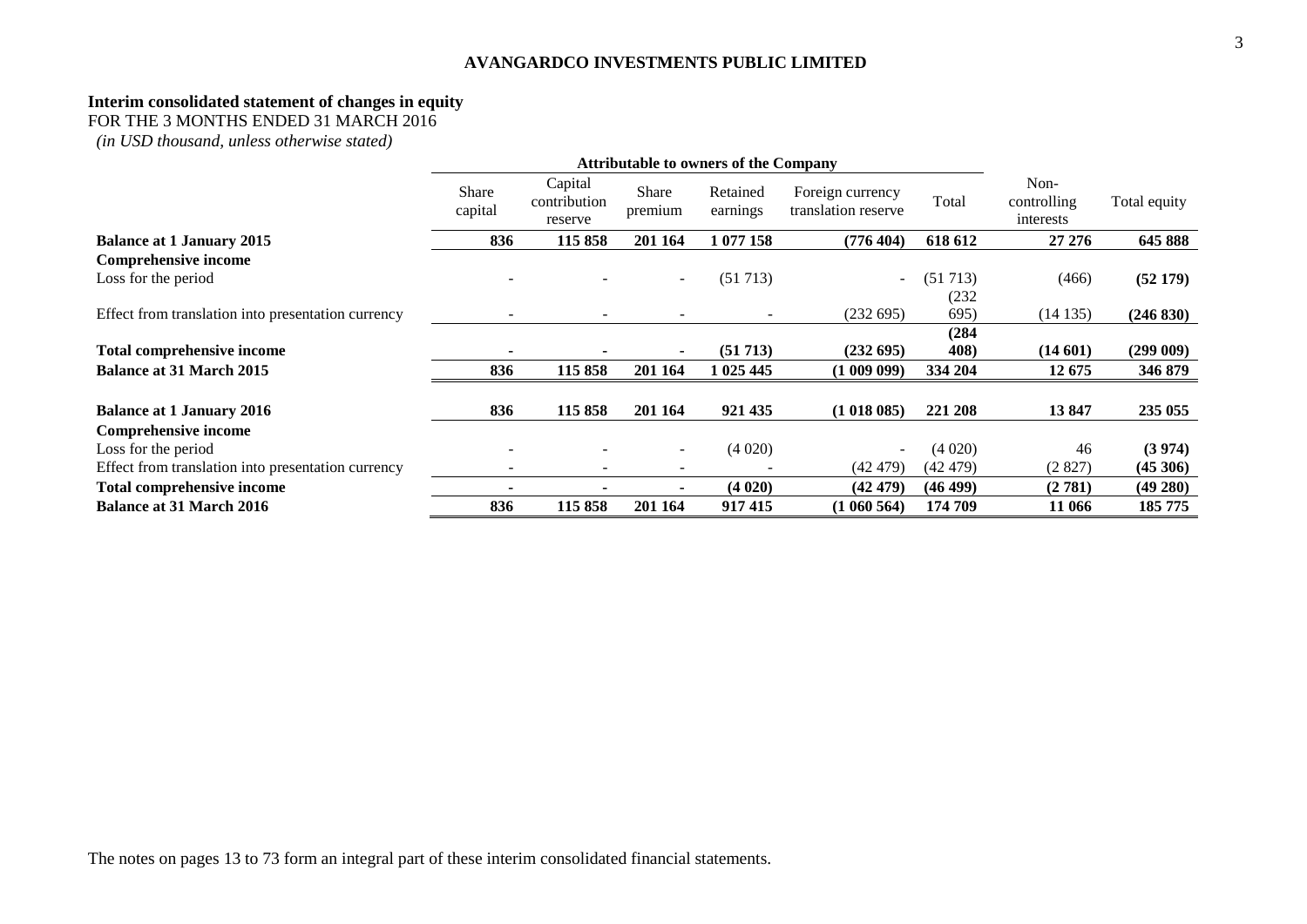#### **Interim consolidated statement of cash flows**

FOR THE 3 MONTHS ENDED 31 MARCH 2016

 *(in USD thousand, unless otherwise stated)*

|                                                             |             | 3 months ended |               |  |
|-------------------------------------------------------------|-------------|----------------|---------------|--|
|                                                             | <b>Note</b> | 31 March 2016  | 31 March 2015 |  |
| <b>CASH FLOWS FROM OPERATING ACTIVITIES</b>                 |             |                |               |  |
| Loss before income tax                                      |             | (3905)         | (52162)       |  |
| Adjustments for:                                            |             |                |               |  |
| Depreciation of property, plant and equipment               |             | 3 7 7 5        | 6 1 9 7       |  |
| Change in allowance for irrecoverable amounts               |             | 5              | 6 9 4 5       |  |
| (Profit)/loss on disposal of current assets                 | 22          | (352)          | 9             |  |
| Loss/(profit) on disposal of property, plant and            |             | 173            |               |  |
| equipment                                                   |             |                | (1)           |  |
| Impairment of current assets                                | 22          | 489            | 7 7 0 4       |  |
| Effect of fair value adjustments on biological assets       |             | (635)          | (6387)        |  |
| Gains realised from accounts payable written-off            | 22          | (1)            | (1)           |  |
| Amortization of deferred income on government grants        |             | (24)           | (24)          |  |
| Discount bonds amortization                                 |             | 493            | 399           |  |
| Discount on VAT government bonds amortization               |             | (384)          | (542)         |  |
| Interest income                                             |             | (373)          | (1119)        |  |
| Interest payable on loans                                   |             | 7 3 2 8        | 7 1 7 0       |  |
| Losses on exchange                                          |             | 8 1 9 3        | 38 490        |  |
| Operating profit before working capital changes             |             | 14782          | 6678          |  |
| Increase in trade receivables                               |             | (1511)         | (27993)       |  |
| (Increase)/decrease in prepayments and other current assets |             | (609)          | 2 5 9 0       |  |
| (Increase)/decrease in taxes recoverable and prepaid        |             | (751)          | 9 1 9 0       |  |
| Increase in inventories                                     |             | (6236)         | (7534)        |  |
| Decrease in deferred income                                 |             | (9)            | (115)         |  |
| Decrease in trade payables                                  |             | (877)          | (1275)        |  |
| Decrease in biological assets                               |             | 1937           | 1 4 6 4       |  |
| Decrease in finance leases                                  |             | $\overline{2}$ | 4             |  |
| (Decrease)/increase in other accounts payable               |             | (4647)         | 14 173        |  |
| <b>Cash generated from operations</b>                       |             | 2 0 8 0        | (2818)        |  |
| Interest paid                                               |             | (82)           | (505)         |  |
| Income tax paid                                             |             | (11)           | (33)          |  |
| Net cash generated from operating activities                |             | 1988           | (3356)        |  |
|                                                             |             |                |               |  |
| <b>CASH FLOWS FROM INVESTING ACTIVITIES</b>                 |             |                |               |  |
| Payments and receipts - property, plant and equipment       |             | (7006)         | (11 227)      |  |

| Net cash used in investing activities                 | (4769)  | (7884)    |
|-------------------------------------------------------|---------|-----------|
| Interest received                                     | 2 2 3 9 | 076       |
| Repayment of VAT government bonds                     | -       | 2 2 6 7   |
| Payments and receipts - property, plant and equipment | 7 VVV)  | (11 22 11 |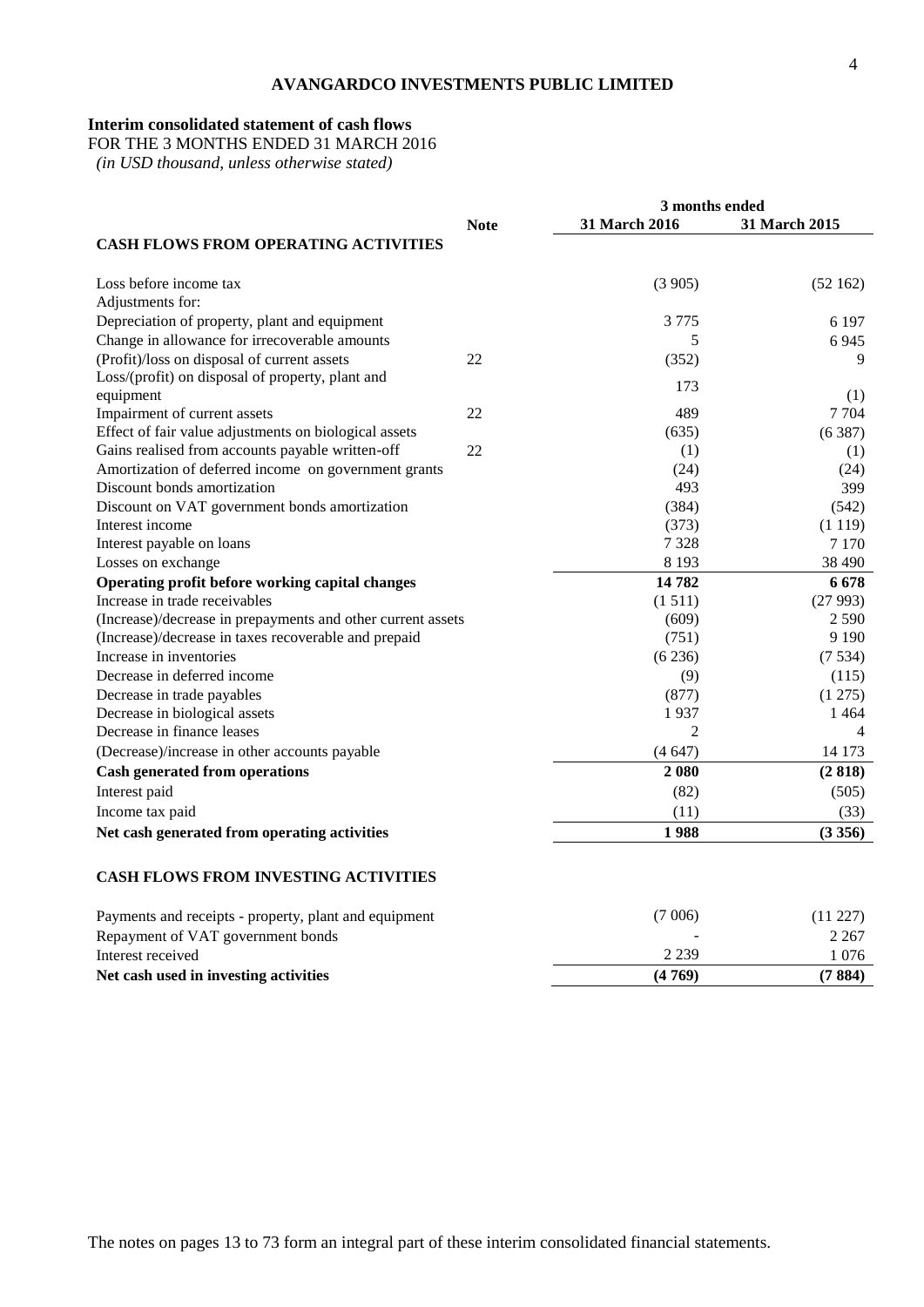# **Interim consolidated statement of cash flows (cont.)**

FOR THE 3 MONTHS ENDED 31 MARCH 2016

 *(in USD thousand, unless otherwise stated)*

|                                                        | <b>Note</b> | 31 March 2016 | 31 March 2015 |
|--------------------------------------------------------|-------------|---------------|---------------|
| <b>CASH FLOWS FROM FINANCING ACTIVITIES</b>            |             |               |               |
| New loans received                                     |             |               | 8 5 9 2       |
| Repayment of loans                                     |             | (1944)        | (2334)        |
| Net cash (used in)/generated from financing activities |             | (1944)        | 6 2 5 8       |
| Net decrease in cash and cash equivalents              |             | (4725)        | (4982)        |
| Cash and cash equivalents at 1 January                 |             | 31 307        | 117856        |
| Effect from translation into presentation currency     |             | (2.563)       | (22984)       |
| Cash and cash equivalents at 31 March                  | 10          | 24 019        | 89 890        |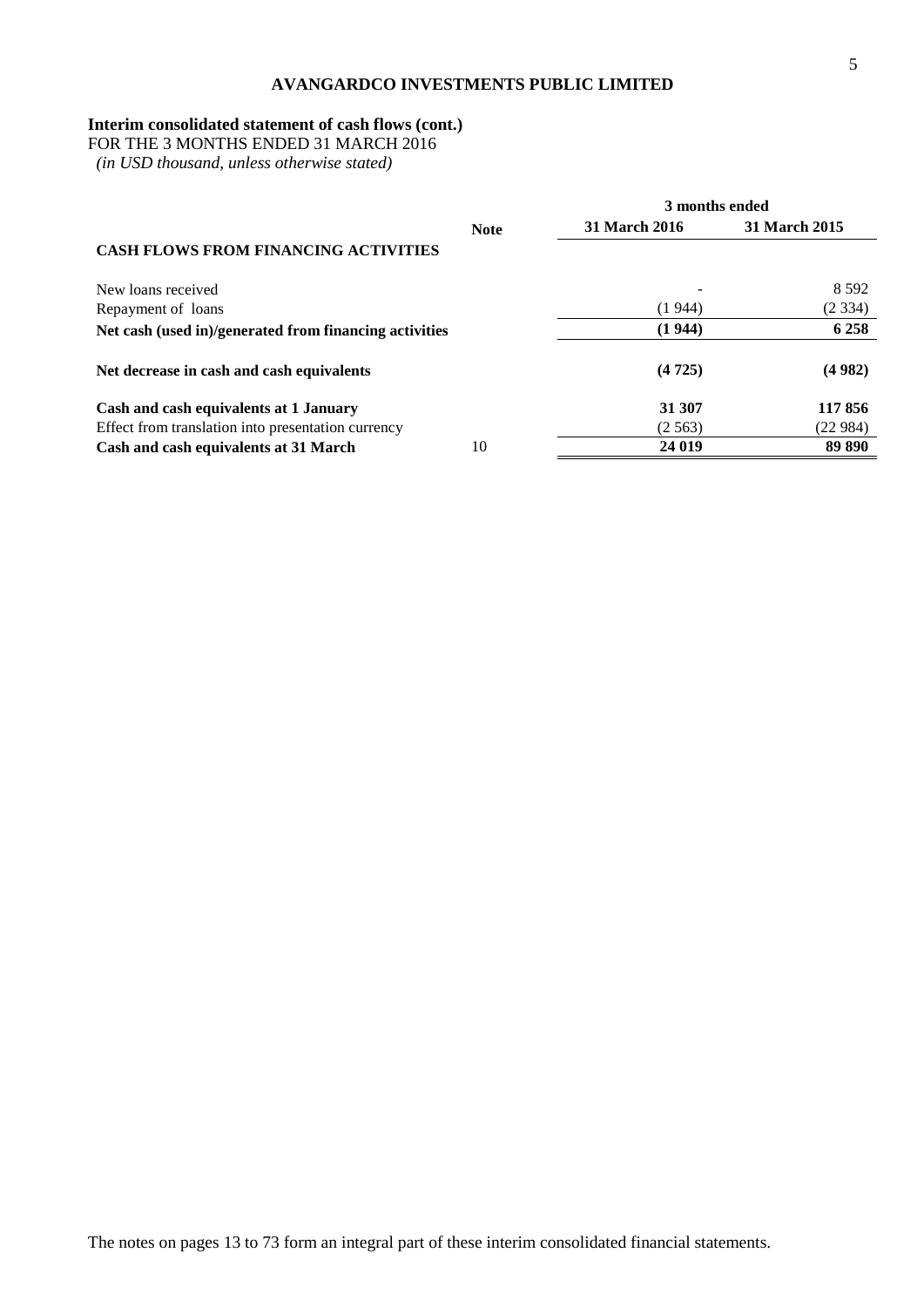#### **Notes to the interim consolidated financial statements FOR THE 3 MONTHS ENDED 31 MARCH 2016**

*(in USD thousand, unless otherwise stated)*

#### **1. General information**

AvangardCo Investments Public Limited (the "Company") was incorporated as a limited liability company on 23 October 2007 in accordance with the provisions of the Cyprus Companies Law, Cap. 113, under the name of Ultrainvest Limited. On 8 July 2009, the Registrar of Companies in Cyprus issued a certificate to the effect that the Company was re-registered as a public limited company and changed its name to AvangardCo Investments Public Limited. The Company was listed at London Stock Exchange Main Market on 6 May 2010.

The Company's registered office is at 3 Anexartisias & Kyriakou Matsi, 3040 Limassol, Cyprus.

The consolidated financial statements of the Company as at and for the 3 months ended 31 March 2016 comprise the Company and its subsidiaries (together with the Company referred to as the "Group").

In 2009 the principal owner of AvangardCo Investments Public Limited reorganised the Group, as a result of which AvangardCo Investments Public Limited became the holding company of an agricultural group of agricultural enterprises, which in the past were under the common ownership and control of this owner. The restructuring was carried out by the transfer of direct interest in the Group's companies. The restructuring was undertaken to achieve legal consolidation of control over agricultural companies of the Group. The reorganisation did not affect the principal activities of the Group.

The history of "Avangard" began with the acquisition by the principal owner of the first poultry farm "Avangard" located in the Ivano-Frankivsk region of Ukraine. Subsequently, to supply the poultry farm with growing birds, the subsidiary "Avangard-Agro" was established. In 2004 a concept of development of this business line was designed, as a result of which in 2005-2009 other major enterprises of agrarian industry in Ukraine joined the Group.

The Group's activities cover all the links of the value chain: from production of combined feed, maintenance and breeding of chickens to production and sale of eggs and egg products. As at 31 March 2016 the production facilities of the Group include 32 poultry facilities (consisting of 19 egg laying farms, 10 farms for growing young laying hens and 3 breeder farms), 6 fodder mills, 3 long-term egg storage facilities and 1 plant for manufacture of egg products. This vertically-integrated structure of the Group allows processing of approximately 64% of its own fodder. The Group's activities cover almost all the territory of Ukraine. Due to the operating environment in Ukraine, the companies of the Group which have been affected and are not operational are described in note 39 to the consolidated financial statements.

In order to build a vertically-integrated group, reduce business risk and gain additional profit due to synergies, the Group acquired a hen breeding concern. This ensures breeding of the required number of high quality daily chickens and their timely delivery to factories.

The construction of new full cycle egg production facilities, fully automated, in compliance with European standards of quality is an integral part of the Group's growth strategy.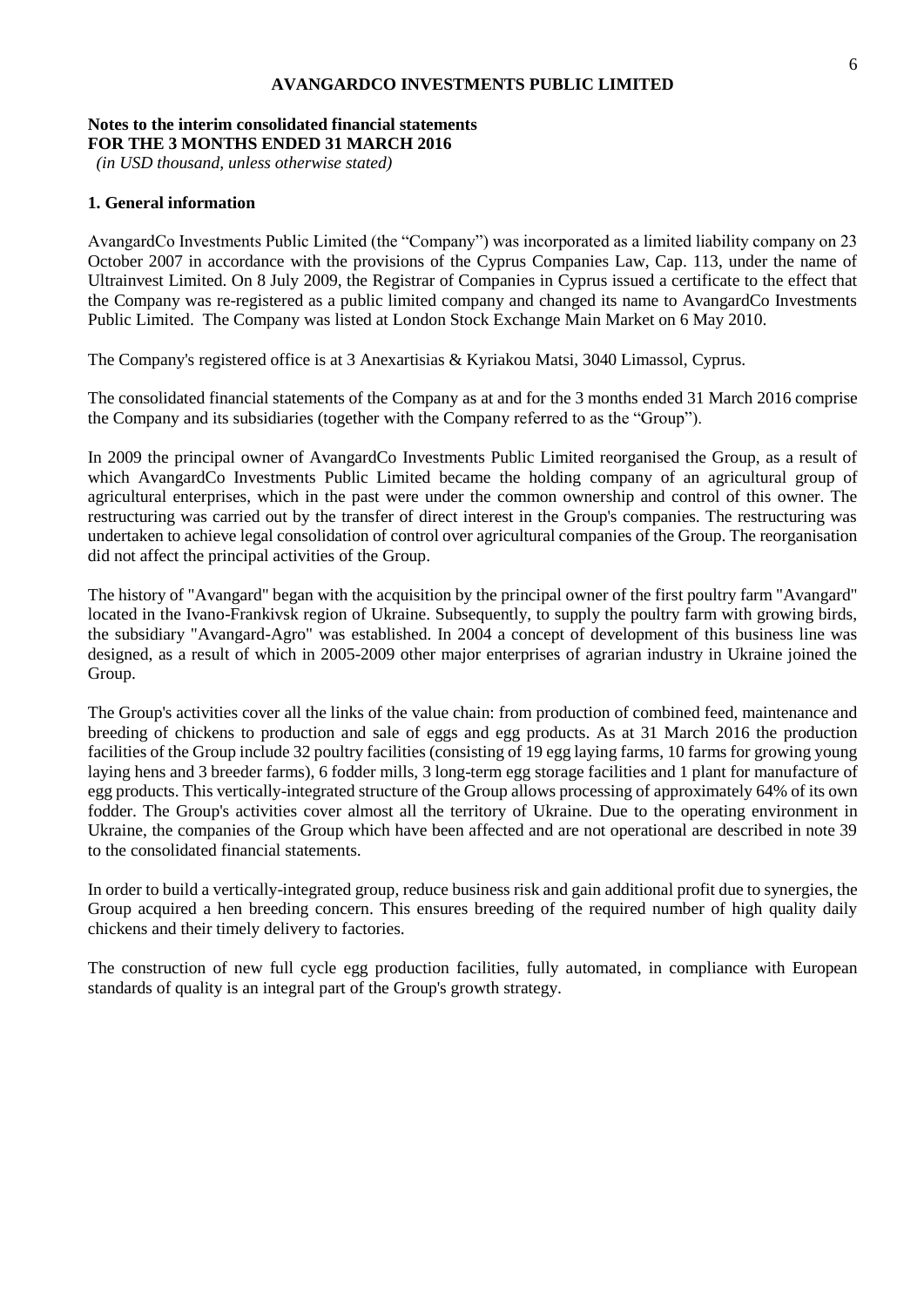#### **Notes to the interim consolidated financial statements FOR THE 3 MONTHS ENDED 31 MARCH 2016**

*(in USD thousand, unless otherwise stated)*

# **1. General information (cont.)**

The Group's subsidiaries all of which are incorporated in Ukraine, their principal activities and the effective ownership interests are as follows:

| Company name                                                                             | <b>Principal</b><br><b>Activity</b>         | <b>Country of</b><br>registration | Ownership<br>interest $(\%$ ) 31<br><b>March 2016</b> | Ownership<br>interest $(\%$ ) 31<br>December 2015 |
|------------------------------------------------------------------------------------------|---------------------------------------------|-----------------------------------|-------------------------------------------------------|---------------------------------------------------|
| PJSC Ptakhohospodarstvo Chervonyi Prapor                                                 | Keeping of                                  | Ukraine                           | 98,00%                                                | 98,00%                                            |
| LLC Yuzhnaya - Holding                                                                   | technical                                   | Ukraine                           | 100,00%                                               | 100,00%                                           |
| PPB LLC Ptytsecompleks                                                                   | laying hen,<br>production and               | Ukraine                           | 100,00%                                               | 100,00%                                           |
| <b>PSPC</b> Interbusiness                                                                | selling of eggs                             | Ukraine                           | 100,00%                                               | 100,00%                                           |
| SC Avangard-Agro of PJSC Avangard                                                        |                                             | Ukraine                           | 98,00%                                                | 98,00%                                            |
| SC Ptakhohospodarstvo Donetske of ALLC Donetska Ptakhofabryka                            |                                             | Ukraine                           | 100,00%                                               | 100,00%                                           |
| <b>LLC</b> Slovyany                                                                      | Incubation                                  | Ukraine                           | 90,00%                                                | 90,00%                                            |
| SC Ptakhohospodarstvo Lozuvatske of Avangardco Investments Public<br>Limited             | (production<br>and sale of                  | Ukraine                           | 100,00%                                               | 100,00%                                           |
| SC Zorya of PJSC Cross-PF Zoraya                                                         | day-old chick),<br>farming of               | Ukraine                           | 98,00%                                                | 98,00%                                            |
| SC Ptakhofabryka Chervonyi Prapor Poultry, of PJSC Ptakhohospodarstvo<br>ChervoniyPrapor | young poultry<br>for sale                   | Ukraine                           | 98,00%                                                | 98,00%                                            |
| SC Ptakhohospodarstvo Yuzhnaya Holding of LLC Yuzhnaya Holding                           |                                             | Ukraine                           | 100,00%                                               | 100,00%                                           |
| SC Ptakhogopodarstvo Volnovaske of LLC PF Volnovaska                                     |                                             | Ukraine                           | 100,00%                                               | 100,00%                                           |
| SC Ptakhohospodarstvo Chornobaivske of PJSC Chornobaivske                                |                                             | Ukraine                           | 98,00%                                                | 98,00%                                            |
| LLC Rohatyn-Korm                                                                         |                                             | Ukraine                           | 100,00%                                               | 100,00%                                           |
| PJSC Vuhlehirskyi Eksperementalnyi Kombikormovyi Zavod                                   | Production and                              | Ukraine                           | 100,00%                                               | 100,00%                                           |
| PJSC Volnovaskyi Kombinat Khliboproduktiv                                                | selling of<br>animal feed                   | Ukraine                           | 99,00%                                                | 99,00%                                            |
| LLC Kamyanets-Podilsky Kombikormoviy Zavod                                               |                                             | Ukraine                           | 98,00%                                                | 98,00%                                            |
| LLC Pershe Travnya Kombikormoviy Zavod                                                   |                                             | Ukraine                           | 98,00%                                                | 98,00%                                            |
|                                                                                          | Processing of<br>eggs and<br>selling of egg |                                   |                                                       |                                                   |
| LLC Imperovo Foods                                                                       | products<br>Rendering                       | Ukraine                           | 96,00%                                                | 96,00%                                            |
|                                                                                          | services under<br>guarantee                 |                                   |                                                       |                                                   |
| LLC Agrarnyi Holding Avangard                                                            | agreements                                  | Ukraine                           | 100,00%                                               | 100,00%                                           |
| LLC Imperovo LTD                                                                         | Rental services                             | Ukraine                           | 99,00%                                                | 99.00%                                            |
| LLC "GENERAL KONSTRAKSHYN"                                                               |                                             | Ukraine                           | 98,00%                                                | 98,00%                                            |
| LLC "LOHISTYK AGROTRADE"                                                                 |                                             | Ukraine                           | 100,00%                                               | 100,00%                                           |
| LLC "REMTREYDSTANDART"                                                                   |                                             | Ukraine                           | 98,00%                                                | 98,00%                                            |
| LLC "COMPANY NEW REGION"                                                                 |                                             | Ukraine                           | 98,00%                                                | 98.00%                                            |
| LLS "PRIME LEADER"                                                                       |                                             | Ukraine                           | 98,00%                                                | 98,00%                                            |
| LLC "CITY REGION"                                                                        | Assets holding                              | Ukraine                           | 98,00%                                                | 98,00%                                            |
| LLC "FORVARDTRANS"                                                                       | companies                                   | Ukraine                           | 98,00%                                                | 98,00%                                            |
| LLC "UNITED LOHISTYK"                                                                    |                                             | Ukraine                           | 98,00%                                                | 98,00%                                            |
| LLC "AGROTRADE BUSINESS"                                                                 |                                             | Ukraine                           | 98,00%                                                | 98,00%                                            |
| LLC "KOMERTSBUDPLAST"                                                                    |                                             | Ukraine                           | 98,00%                                                | 98,00%                                            |
| LLC "AGROMASH-ZAHID"                                                                     |                                             | Ukraine                           | 98,00%                                                | 98,00%                                            |
| LLC "STC-INVESTMENTS"                                                                    |                                             | Ukraine                           | 98,00%                                                | 98,00%                                            |
| LLC "TRANSMAGISTRAL"                                                                     |                                             | Ukraine                           | 92,00%                                                | 92,00%                                            |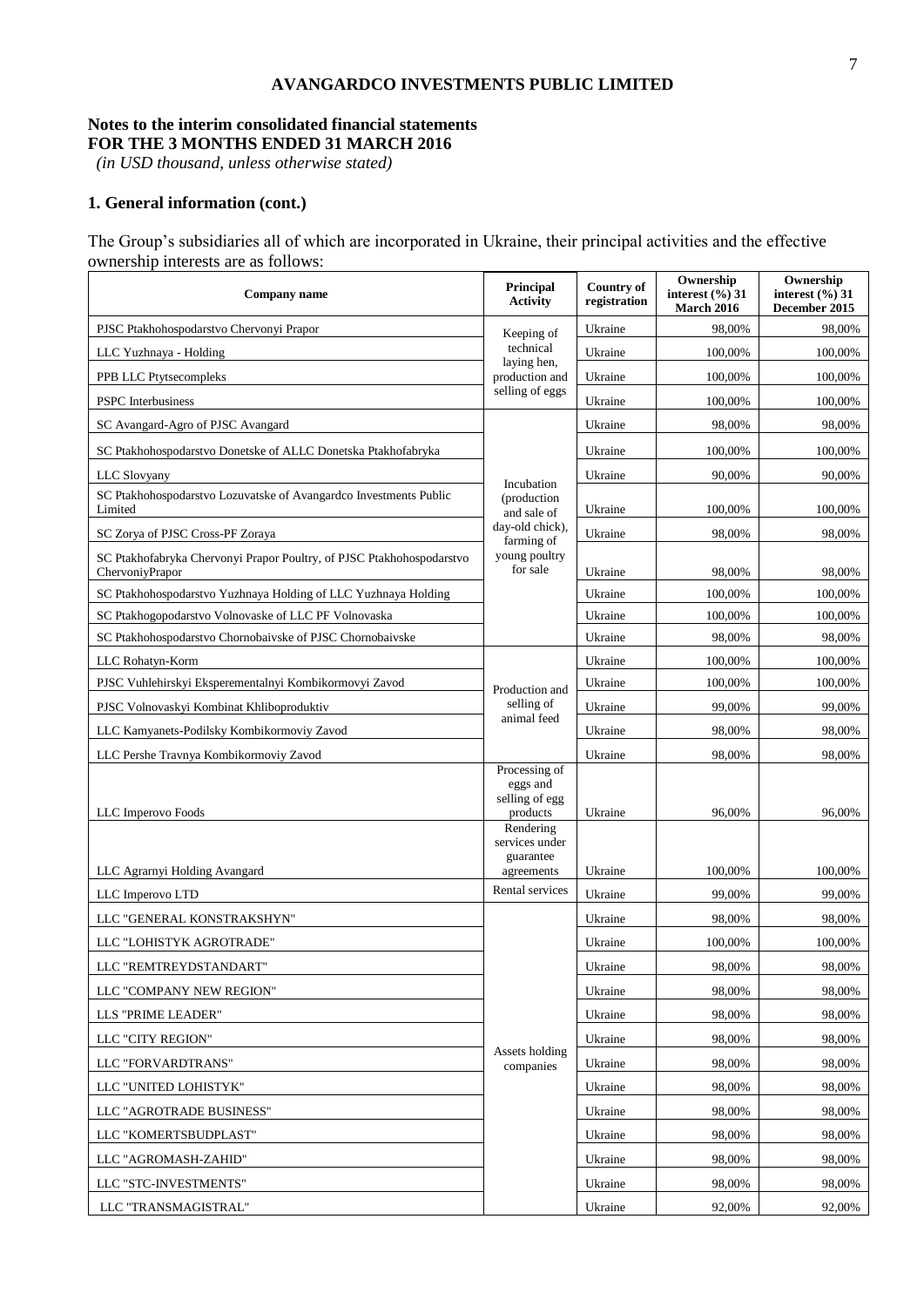#### **Notes to the interim consolidated financial statements FOR THE 3 MONTHS ENDED 31 MARCH 2016**

*(in USD thousand, unless otherwise stated)*

#### **1. General information (cont.)**

| Company name                                                          | <b>Principal</b><br><b>Activity</b> | <b>Country of</b><br>registration | Ownership<br>interest $(\%$ ) 31<br><b>March 2016</b> | Ownership<br>interest $(\%$ ) 31<br>December 2015 |
|-----------------------------------------------------------------------|-------------------------------------|-----------------------------------|-------------------------------------------------------|---------------------------------------------------|
| PJSC Avangard*                                                        |                                     | Ukraine                           | 99,00%                                                | 99,00%                                            |
| PJSC Chornobaivske*                                                   |                                     | Ukraine                           | 97,00%                                                | 97,00%                                            |
| PJSC Agrofirma Avis*                                                  |                                     | Ukraine                           | 100,00%                                               | 100,00%                                           |
| PJSC Kirovskiy*                                                       |                                     | Ukraine                           | 100,00%                                               | 100,00%                                           |
| SC Ptakhofabryka Lozuvatska of Avangardco Investments Public Limited* |                                     | Ukraine                           | 100,00%                                               | 100,00%                                           |
| LLC Makarivska Ptakhofabryka*                                         |                                     | Ukraine                           | 100,00%                                               | 100,00%                                           |
| LLC PF Volnovaska*                                                    |                                     | Ukraine                           | 100,00%                                               | 100,00%                                           |
| PJSC Cross-PF Zorya*                                                  | Dormant                             | Ukraine                           | 89,00%                                                | 89,00%                                            |
| PJSC Ptakhofabryka Pershe Travnya*                                    |                                     | Ukraine                           | 93,00%                                                | 93,00%                                            |
| PJSC Chernivetska Ptakhofabryka*                                      |                                     | Ukraine                           | 98,00%                                                | 98,00%                                            |
| ALLC Donetska Ptakhofabryka*                                          |                                     | Ukraine                           | 100,00%                                               | 100,00%                                           |
| LLC Areal-Snigurivka*                                                 |                                     | Ukraine                           | 0,00%                                                 | 0,00%                                             |
| LLC Torgivenlniy Budynok Bohodukhivska Ptakhofabryka*                 |                                     | Ukraine                           | 100,00%                                               | 100,00%                                           |
| SC Gorodenkivska Ptakhofabryka of PJSC Avangard*                      |                                     | Ukraine                           | 0,00%                                                 | 0,00%                                             |
| SC Rogatynska Ptakhofabryka of PJSC Avangard*                         |                                     | Ukraine                           | 0,00%                                                 | 0,00%                                             |

\*As at 31 December 2015 the Group completed the process of restructuring through transfer of assets and liabilities. The following companies' asset and liabilities were transferred to PJSC Ptakhohospodarstvo Chervonyi Prapor: PJSC Avangard, PJSC Chornobaivske PJSC, Agrofirma Avis, PJSC Kirovskiy, PJSC Cross-PF Zorya, PJSC Ptakhofabryka Pershe Travnya, PJSC Chernivetska Ptakhofabryka. Additionaly, the assets and liabilities of: SC Ptakhofabryka Lozuvatska of Avangardco Investments Public Limited, LLC Makarivska Ptakhofabryka, LLC PF Volnovaska, ALLC Donetska Ptakhofabryka, LLC Areal-Snigurivka, LLC Torgivenlniy Budynok Bohodukhivska, Ptakhofabryka SC Rogatynska Ptakhofabryka of PJSC Avangard, SC Gorodenkivska Ptakhofabryka of PJSC Avangard were transferred to PSPC Interbusiness. Currently the companies PJSC Avangard, PJSC Chornobaivske PJSC, Agrofirma Avis, PJSC Kirovskiy, PJSC Cross-PF Zorya, PJSC Ptakhofabryka Pershe Travnya, PJSC Chernivetska Ptakhofabryka, SC Ptakhofabryka Lozuvatska of Avangardco Investments Public Limited, LLC Makarivska Ptakhofabryka, LLC PF Volnovaska, ALLC Donetska Ptakhofabryka, LLC Torgivenlniy Budynok Bohodukhivska are in the process of liquidation as legal entities. Companies: LLC Areal-Snigurivka, Ptakhofabryka SC Rogatynska Ptakhofabryka of PJSC Avangard and SC Gorodenkivska Ptakhofabryka of PJSC Avangard are liquidated as legal entities.

The parent company of the Group is AvangardCo Investments Public Limited, registered in Cyprus, with an issued share capital of 6 387 185 ordinary shares as at 31 March 2016 with nominal value of  $\epsilon$  0,10 per share.

The shares were distributed as follows:

|                               | <b>31 March 2016</b> |                               | 31 December 2015    |                               |  |
|-------------------------------|----------------------|-------------------------------|---------------------|-------------------------------|--|
| Owner                         | Number of shares     | Ownership<br>interest $(\% )$ | Number of<br>shares | Ownership<br>interest $(\% )$ |  |
| <b>Omtron Limited</b>         | 1 848 575            | 28,9%                         | 1 848 575           | 28,9%                         |  |
| <b>Tanchem Limited</b>        | 926 280              | 14,5%                         | 926 280             | 14,5%                         |  |
| Mobco Limited                 |                      |                               |                     |                               |  |
| <b>BNY</b> (Nominees) Limited | 1 437 500            | 22,5%                         | 1 437 500           | 22,5%                         |  |
| UkrLandFarming Plc            | 2 174 825            | 34,1%                         | 2 174 825           | 34,1%                         |  |
| Other                         | 4                    | $\overline{\phantom{0}}$      | 4                   |                               |  |
|                               | 6 3 8 7 1 8 5        | 100.0%                        | 6 3 8 7 1 8 5       | 100.0%                        |  |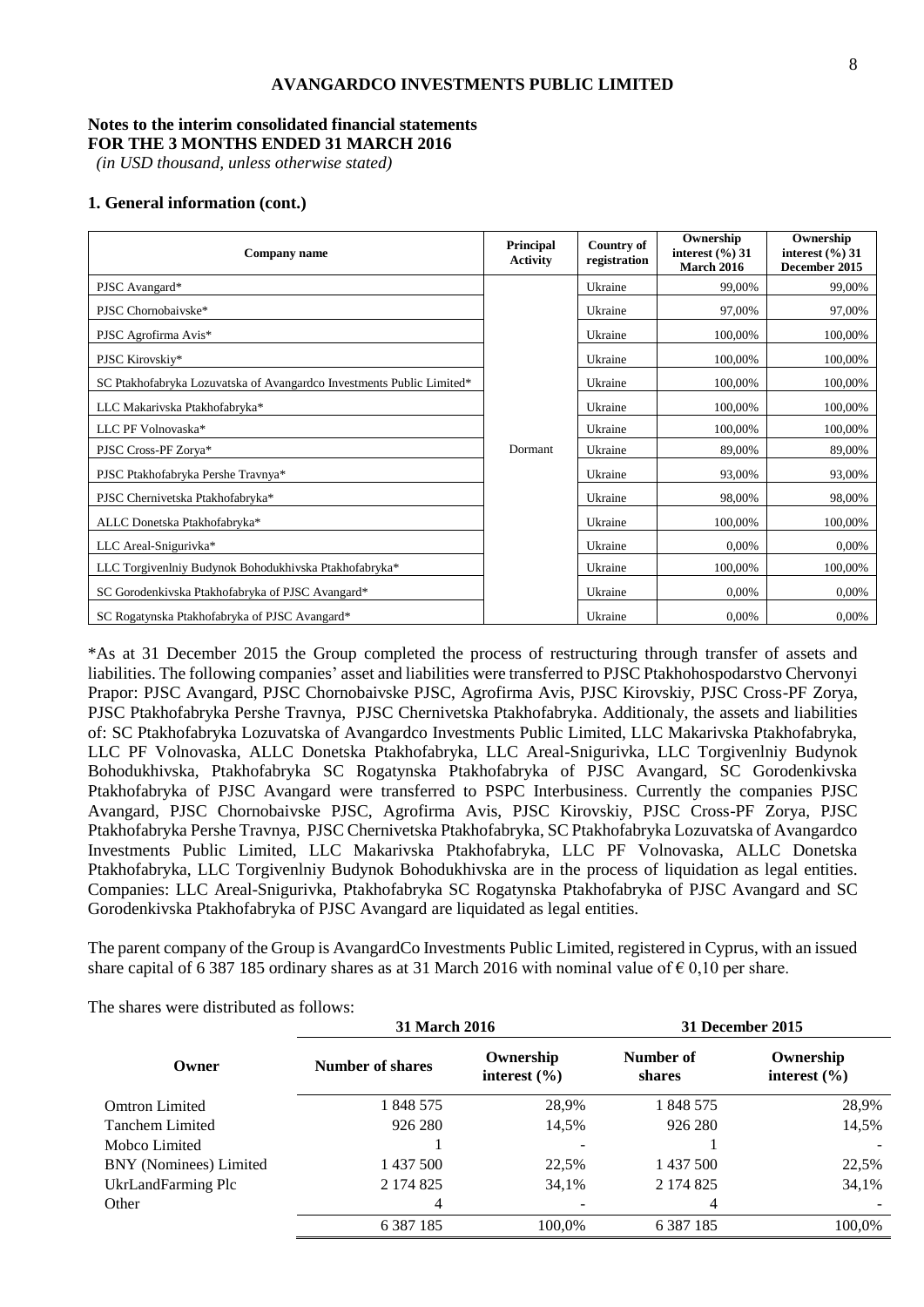#### **Notes to the interim consolidated financial statements FOR THE 3 MONTHS ENDED 31 MARCH 2016**

*(in USD thousand, unless otherwise stated)*

#### **1. General information (cont.)**

As at 31 March 2016 and 31 December 2015 the interests in Omtron Limited and Tanchem Limited beneficially owned by UkrLandFarming Plc were as follows:

|                       | Ownership interest $(\% )$ | Ownership interest $(\% )$ |
|-----------------------|----------------------------|----------------------------|
|                       | as at 31 March 2016        | as at 31 December 2015     |
| <b>Omtron Limited</b> | 100%                       | 100%                       |
| Tanchem Limited       | 100%                       | 100%                       |

As at 31 March 2016 and 31 December 2015 the direct interests in Mobco Limited and UkrLandFarming Plc beneficially owned by Oleg Bakhmatyuk ("the beneficial owner" hereinafter) were as follows:

|                    | Ownership interest $(\% )$<br>as at 31 March 2016 | Ownership interest $(\% )$<br>as at 31 December 2015 |
|--------------------|---------------------------------------------------|------------------------------------------------------|
| Mobco Limited      | 100%                                              | 100%                                                 |
| UkrLandFarming Plc | 95%                                               | 95%                                                  |

#### **2. Basis of preparation**

#### **2.1 Statement of compliance**

These interim consolidated financial statements have been prepared in accordance with International Financial Reporting Standards (IFRSs) as adopted by the European Union (EU) and the requirements of the Cyprus Companies Law, Cap. 113.

#### **2.2 Basis of measurement**

These interim consolidated financial statements have been prepared on the historical cost basis, except for the biological assets which are measured at fair value and bonds, loans and investments held to maturity which are measured at amortised cost.

### **2.3 Going concern basis**

These interim consolidated financial statements have been prepared under the going concern basis, which assumes the realisation of assets and settlement of liabilities in the course of ordinary economic activity. Renewals of the Group's assets, and the future activities of the Group, are significantly influenced by the current and future economic environment in Ukraine. The Board of Directors and Management are closely monitoring the events in the current operating environment of the Group and concider that the Group is able to continue its operations as a going concern.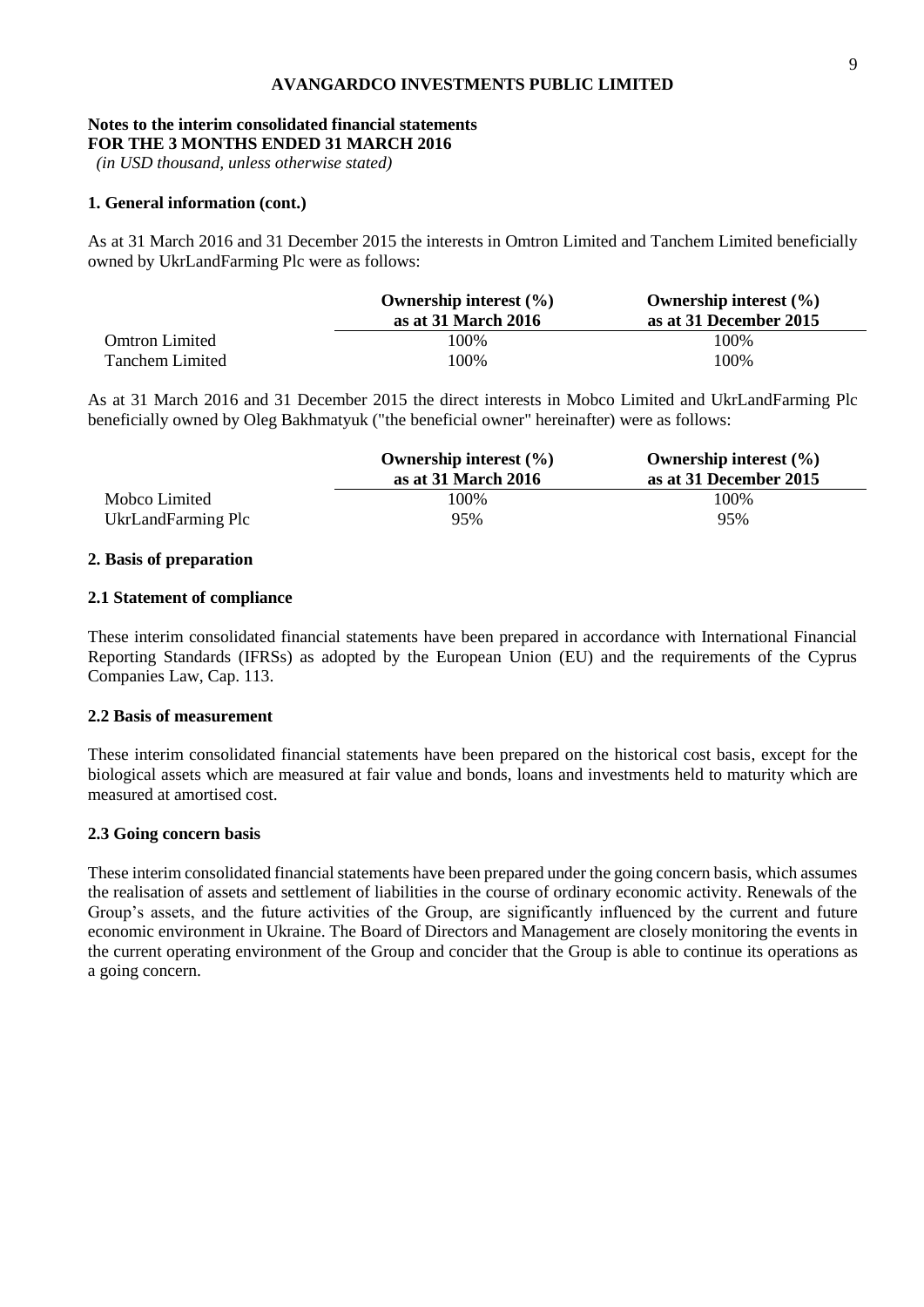#### **Notes to the interim consolidated financial statements FOR THE 3 MONTHS ENDED 31 MARCH 2016**

*(in USD thousand, unless otherwise stated)*

#### **3. Significant accounting policies**

#### **3.1 Foreign currency translation**

#### *(а) Transactions and balances*

Transactions in foreign currencies are initially recorded by the Group entities at their respective functional currency rates prevailing at the date of the transaction.

Monetary assets and liabilities are translated into the functional currency of each company included into the Group, at the rates ruling at the reporting period. Foreign exchange gains and losses, arising from transactions in foreign currency, and also from translation of monetary assets and liabilities into the functional currency of each company included into the Group at the rate ruling at the end of the year, are recognised to profit or loss.

The exchange rates used for the preparation of these interim consolidated financial statements, are presented as follows:

| <b>Currency</b>   | 31 March<br>2016 | <b>Weighted average</b><br>for the 3 months<br>ended 31 March<br>2016 | 31 December<br>2015 | <b>Weighted average</b><br>for the 3 months<br>ended 31 March<br>2015 |
|-------------------|------------------|-----------------------------------------------------------------------|---------------------|-----------------------------------------------------------------------|
| US dollar to      |                  |                                                                       |                     |                                                                       |
| Ukrainian Hryvnia | 26,2181          | 25, 6537                                                              | 24,0007             | 21,1157                                                               |
| Euro              | 0,9072           | 0,8831                                                                | 0,9152              | 0,8876                                                                |

The empowerment of the USD against UAH has resulted in the reduction of various values disclosed in the statements of profit or loss and of financial position. This reduction is applicable only in case of translation into presentation currency.

The foreign currencies may be freely convertible to the territory of Ukraine at the exchange rate which is close to the exchange rate established by the National Bank of Ukraine. At the moment, the Ukrainian Hryvnia is not a freely convertible currency outside of Ukraine.

#### **4. Biological assets**

| 8 1 8 8 | 13 403 |
|---------|--------|
| 8 1 8 8 | 13 403 |
|         |        |
| 17 627  | 13736  |
| 17627   | 13736  |
| 25 8 15 | 27 139 |
|         |        |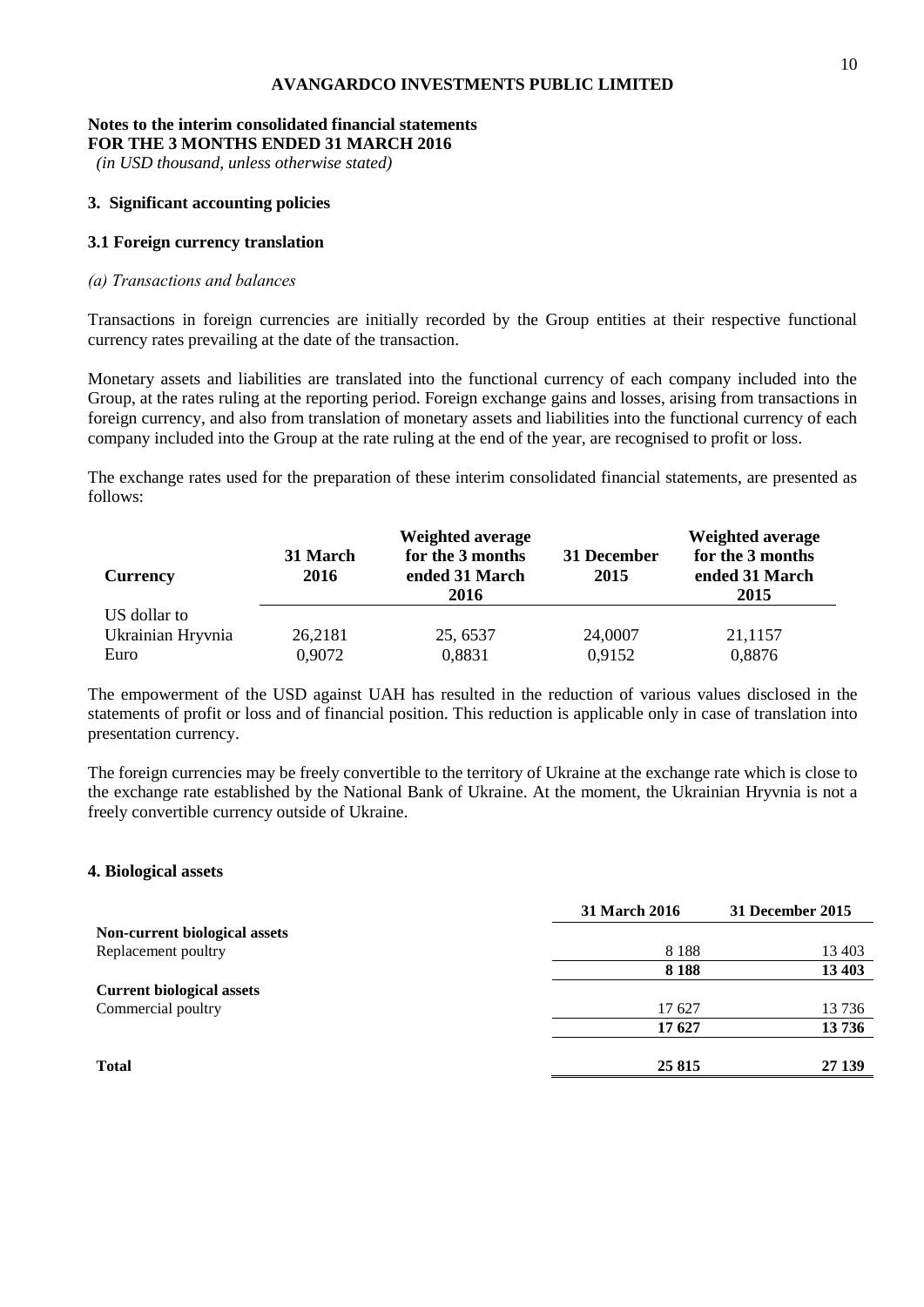# **Notes to the interim consolidated financial statements**

**FOR THE 3 MONTHS ENDED 31 MARCH 2016**

*(in USD thousand, unless otherwise stated)*

#### **5. Held to maturity investments**

Held to maturity investments as at 31 March 2016 and 31 December 2015 were as follows:

|                               | <b>31 March 2016</b> | 31 December 2015 |
|-------------------------------|----------------------|------------------|
| VAT government bonds          | 10 098               | 13 0 25          |
| Discount VAT government bonds | (3 074)              | (3768)           |
|                               | 7 0 24               | 9 257            |
|                               | 31 March 2016        | 31 December 2015 |
| Coupon receivable             | 222                  | 604              |

During the year 2014 the Group's management decided to voluntarily obtain VAT government bonds as a settlement of VAT refundable. These bonds bear a semi-annual interest of 9,5% and mature in 2019.

#### **6. Taxes recoverable and prepaid**

Taxes recoverable and prepaid as at 31 March 2016 and 31 December 2015 were as follows:

|                     | <b>Note</b> | <b>31 March 2016</b> | 31 December 2015 |
|---------------------|-------------|----------------------|------------------|
| VAT settlements     | a)          | 14 1 13              | 11 782           |
| Other taxes prepaid |             | 218                  | ' 076            |
|                     |             | 14 331               | 12 858           |

a) VAT settlements related to VAT recoverable arising from operating activities and capital expenditure, is subject to:

- cash refund through release of budgetary funds by the Government;
- settlement of future tax liabilities of the entity under this tax within non-agricultural transactions.

The VAT settlements are receivable within one year based on the prior years' pattern, history of cash refunds and expectations that funds will be realised within twelve months from the reporting period.

# **7. Inventories**

Inventories as at 31 March 2016 and 31 December 2015 were as follows:

|                               | <b>31 March 2016</b> | 31 December 2015 |
|-------------------------------|----------------------|------------------|
| Raw and basic materials       | 39 9 28              | 38 733           |
| Work-in-progress              | 301                  | 51               |
| Agricultural produce          | 1 2 3 7              | 356              |
| Finished goods                | 9 7 5 2              | 8 3 5 7          |
| Package and packing materials | 6477                 | 7 9 0 4          |
| Goods for resale              | 297                  | 1 5 6 2          |
| Other inventories             | 1 2 2 9              | 1 1 8 6          |
|                               | 59 221               | 58 149           |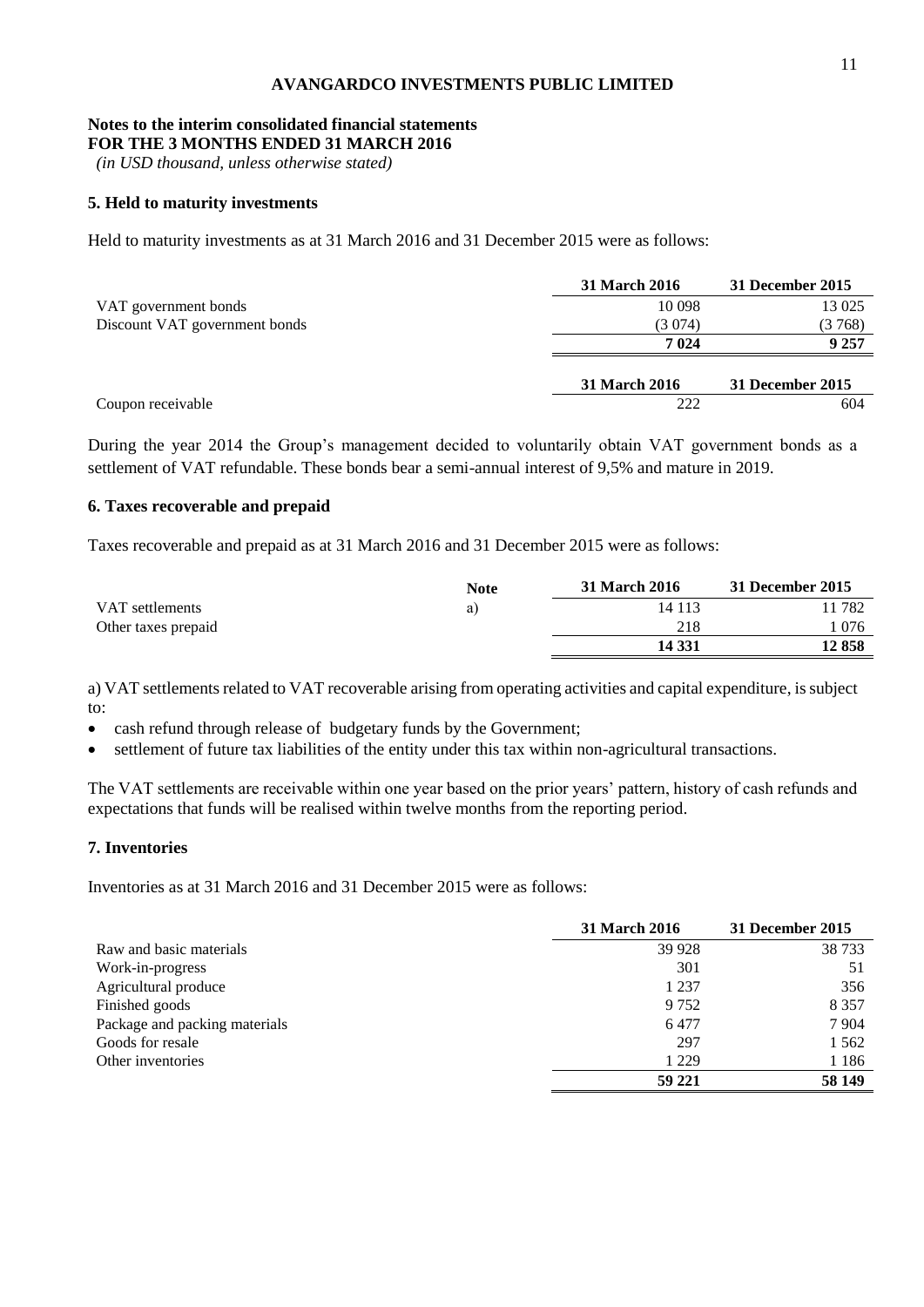# **Notes to the interim consolidated financial statements**

**FOR THE 3 MONTHS ENDED 31 MARCH 2016**

*(in USD thousand, unless otherwise stated)*

#### **8. Trade accounts receivable, net**

Trade accounts reveivable as at 31 March 2016 and 31 December 2015 were as follows:

|                              | 31 March 2016 | 31 December 2015 |
|------------------------------|---------------|------------------|
| Trade receivables-gross      | 89 653        | 94 295           |
| Provision for doubtful debts | (34 448)      | (37 630)         |
|                              | 55 205        | 56 665           |

# **9. Prepayments and other current assets, net**

Prepayments and other current assets as at 31 March 2016 and 31 December 2015 were as follows:

|                                     | 31 March 2016 | 31 December 2015 |
|-------------------------------------|---------------|------------------|
| Prepayments                         | 10 0 84       | 12 738           |
| Provision for doubtful debts        | (4250)        | (4643)           |
| Other non-trade accounts receivable | 5 7 0 3       | 8 5 9 0          |
| Current portion of VAT bonds        | 3974          | 4 3 4 2          |
|                                     | 15 5 11       | 21 027           |

# **10. Cash and cash equivalents**

Cash and cash equivalents as at 31 March 2016 and 31 December 2015 were as follows:

|                                                                                  | 31 March 2016 | 31 December 2015 |
|----------------------------------------------------------------------------------|---------------|------------------|
| Cash in banks                                                                    | 24 014        | 31 301           |
| Cash in hand                                                                     |               |                  |
| Cash and cash equivalents represented in<br>consolidated statement of cash flows | 24 019        | 31 307           |

#### **11. Long-term loans**

Long-term loans as at 31 March 2016 and 31 December 2015 were as follows:

|                                                           | <b>31 March 2016</b> | 31 December 2015 |
|-----------------------------------------------------------|----------------------|------------------|
| Long-term bank loans in national currency                 | 835                  | 913              |
| Long-term bank loans in foreign currency                  | 83 152               | 82 156           |
| <b>Total loans</b>                                        | 83 987               | 83 069           |
| Commodity credit                                          | 337                  | 369              |
|                                                           | 84 324               | 83 438           |
| Current portion of non-current liabilities for bank loans |                      |                  |
| in national currency                                      | (417)                | (456)            |
| Current portion of non-current liabilities for bank loans |                      |                  |
| in foreign currency                                       | (20614)              | (18559)          |
|                                                           | 63 293               | 64 423           |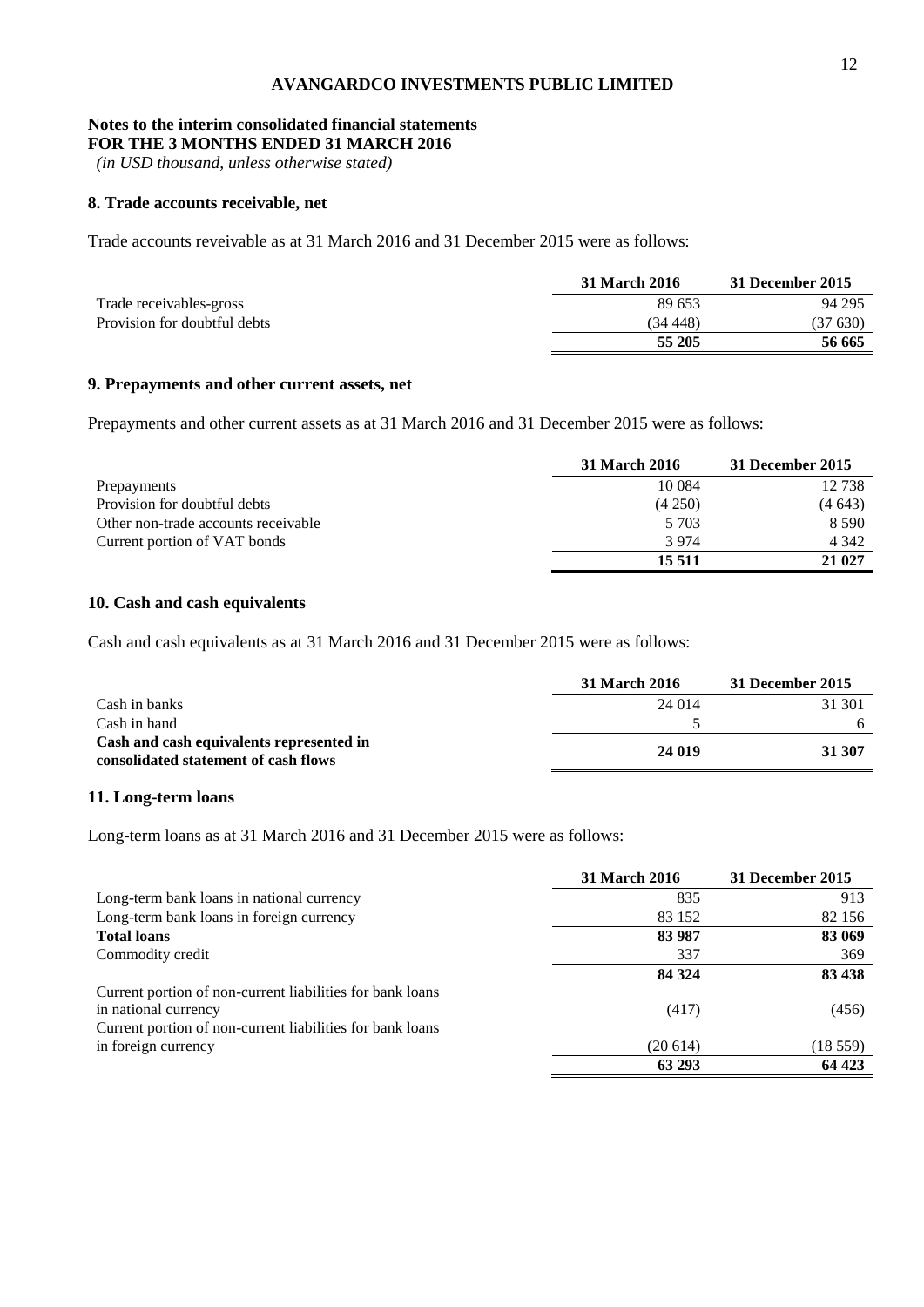#### **Notes to the interim consolidated financial statements FOR THE 3 MONTHS ENDED 31 MARCH 2016**

*(in USD thousand, unless otherwise stated)*

#### **12. Bond liabilities**

On 29 October 2010, the Company issued 2 000 five year non-convertible bonds with par value equal to USD 100 000 each. The Notes have been admitted to the official list of the UK listing Authority and to trading on London Stock Exchange plc's regulated market with effect from 1 November 2010. The USD 200 000 000 10% Notes, bear interest from 29 October 2010 at a rate of 10% per annum payable semi annually in arrears on 29 April and 29 October in each year, commencing on 29 April 2011. The maturity date is 29 October 2015 and the placement price was 98,093% of the principal amount of the Notes.

Considering different options regarding the maturity of the bonds, the Company has successfully completed a restructuring of its USD 200m 10% Notes due in 29 October 2015 via a Scheme of Arrangement ( the "Scheme"). The Scheme was approved by a majority in number representing more than 75% in value of creditors present and voting either in person or by proxy at the Scheme Meeting held on 22 October 2015. Following this, by an order dated 26 October 2015, the High Court of Justice of England and Wales sanctioned the Scheme.

As a result of the Scheme the following key amendments were made to the terms and conditions of the Notes:

- Maturity: Amended to 29 October 2018, 100% of principal to be redeemed at this date.
- *Coupon:* The 5% coupon will be payable on 29 October 2015 (representing the semi-annual payment of the existing 10% coupon), with 2% to be paid in cash as a regular coupon payment and 3% to be paid as payment in kind ("PIK"). The 10% coupon will be payable semi-annually in arrears on 29 April and 29 October of each year, commencing 29 April 2016, but subject to the following PIK and cash payment provisions:

| Interest payment date | PIK Interest % | Cash Interest % |
|-----------------------|----------------|-----------------|
| 29.04.16              | 75             | 25              |
| 29.10.16              | 75             | 25              |
| 29.04.17              | 50             | 50              |
| 29.10.17              | 50             | 50              |
| 29.04.18              | 25             | 75              |
| 29.10.18              |                | 100             |

The Company appointed UBS Limited as sole solicitation agent, Latham & Watkins as legal counsel, and DFKing as information and tabulation agent amongst other consultants to assist it in the implementation of the Scheme.

Surety providers of the bonds following the Scheme were as follows: (1) CJSC Agrofirma Avis, (2) LLC Torgivelniy Budynok Bohodukhivska Ptahofabryka, (3) CJSC Chernivetska Ptakhofabryka, (4) PJSC Ptakhohospodarstvo Chervonyi Prapor, (5) APP CJSC Chornobaivske, (6) CJSC Avangard, (7) ALLC Donetska Ptakhofabryka, (8) LLC Imperovo Foods, (9) PSPC Interbusiness, (10) SC Ptakhofabryka Lozuvatska, (11) LLC PF Volnovaska, (12) PJSC Cross P/F Zorya, (13) LLC Slovyany, (14) PJSС Ptakhofabryka Pershe Travnya, (15) LLC Makarivska Ptakhofabryka.

#### **13. Short-term loans**

Short-term loans as at 31 March 2016 and 31 December 2015 were as follows:

|                                           | 31 March 2016 | 31 December 2015 |
|-------------------------------------------|---------------|------------------|
| Short-term bank loans in foreign currency | 50 000        | 50 000           |
|                                           | 50 000        | 50 000           |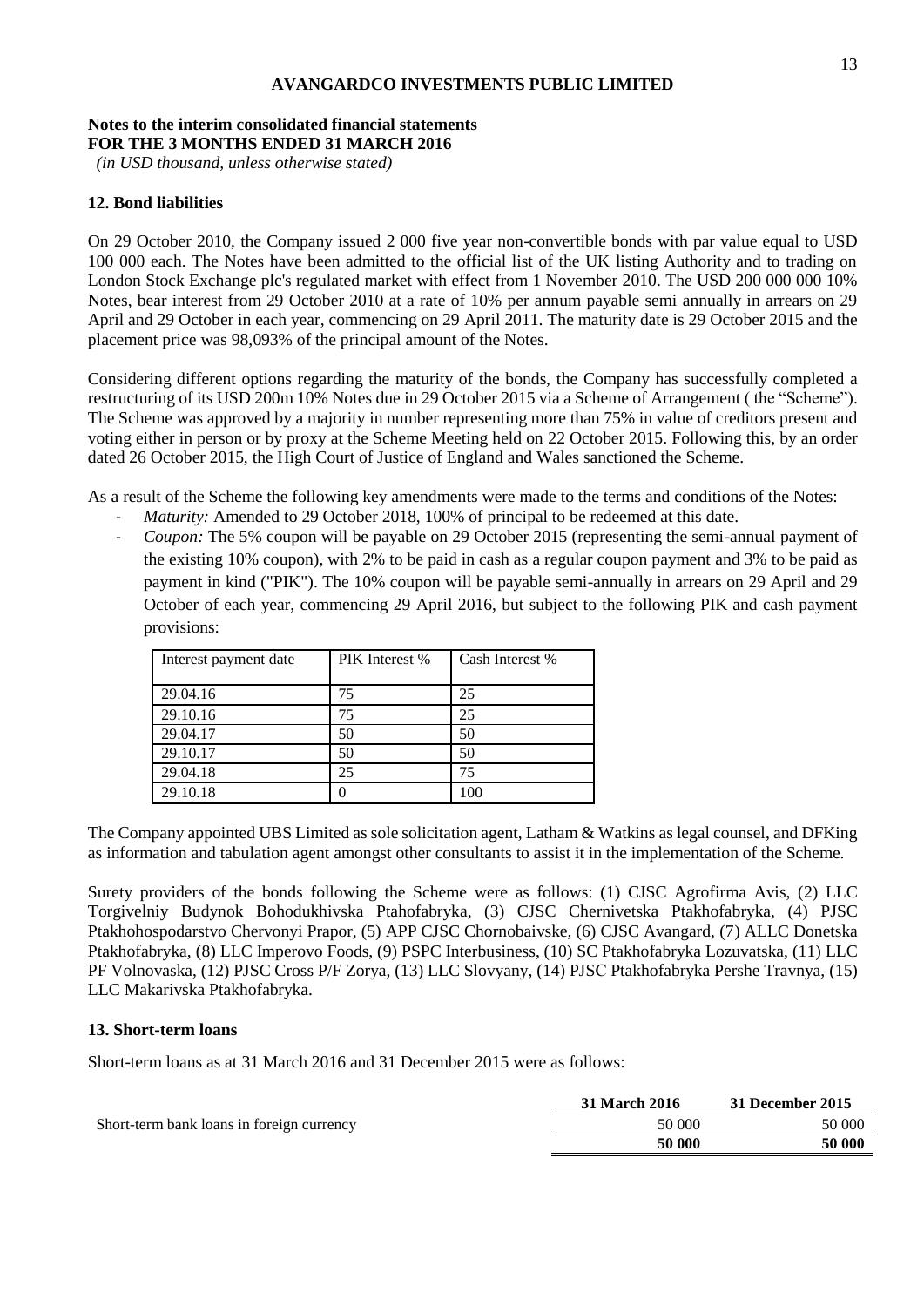#### **Notes to the interim consolidated financial statements FOR THE 3 MONTHS ENDED 31 MARCH 2016**

*(in USD thousand, unless otherwise stated)*

# **14. Current portion of non-current financial liabilities**

The current portion of non-current financial liabilities as at 31 March 2016 and 31 December 2015 was as follows:

|                                                           | <b>31 March 2016</b> | 31 December 2015 |
|-----------------------------------------------------------|----------------------|------------------|
| Trade and other payables                                  |                      |                  |
| Deferred income (current portion)                         | 93                   | 94               |
| <b>Financial liabilities</b>                              |                      |                  |
| Current portion of finance lease liabilities              | 12                   | 13               |
| VAT included in current portion of finance lease          |                      |                  |
| liabilities                                               | 2                    |                  |
| Current portion of non-current liabilities for bank loans |                      |                  |
| in foreign currency                                       | 20 614               | 18 5 5 9         |
| Current portion of non-current liabilities for bank loans |                      |                  |
| in national currency                                      | 417                  | 456              |
|                                                           | 21 138               | 19 125           |

### **15. Trade payables**

Trade payables as at 31 March 2016 and 31 December 2015 were as follows:

|                         | <b>Note</b> | <b>31 March 2016</b> | 31 December 2015 |
|-------------------------|-------------|----------------------|------------------|
| Trade payables          |             | 2086                 | 3 2 1 8          |
| Short-term notes issued | a)          | 144                  |                  |
|                         |             | 2 2 3 0              | 3 3 7 5          |

a) As at 31 March 2016 and 31 December 2015 the short-term notes issued were represented by promissory, non interest-bearing, notes.

### **16. Other accounts payable**

Other accounts payable as at 31 March 2016 and 31 December 2015 were as follows:

|                                                    | <b>Note</b> | <b>31 March 2016</b> | 31 December 2015 |
|----------------------------------------------------|-------------|----------------------|------------------|
| Accrued expenses for future employee benefits      |             | 374                  | 408              |
| Other accrued expenses                             |             |                      | 217              |
| Wages and salaries and related taxes liabilities   |             | 646                  | 209              |
| Other taxes and compulsory payments liabilities    | a)          | 6458                 | 11 006           |
| Accounts payable for property, plant and equipment |             | 219                  | 160              |
| Advances received from customers                   | b)          | 1865                 | 528              |
| Interest payable on loans                          |             | 2 7 2 4              | 2677             |
| Accrued coupon on bonds                            |             | 2 2 8 9              | 896              |
| Other payables                                     | c)          | 2475                 | 1857             |
|                                                    |             | 17 061               | 17958            |

a) Other taxes and compulsory payments liabilities mainly comprises of liabilities for VAT and community charges.

b) Advances received from customers consist of prepayments for the sale of agriculture products and finished goods from buyers.

c) Other payables consist of payables for electricity, gas, water, security services, lease and other.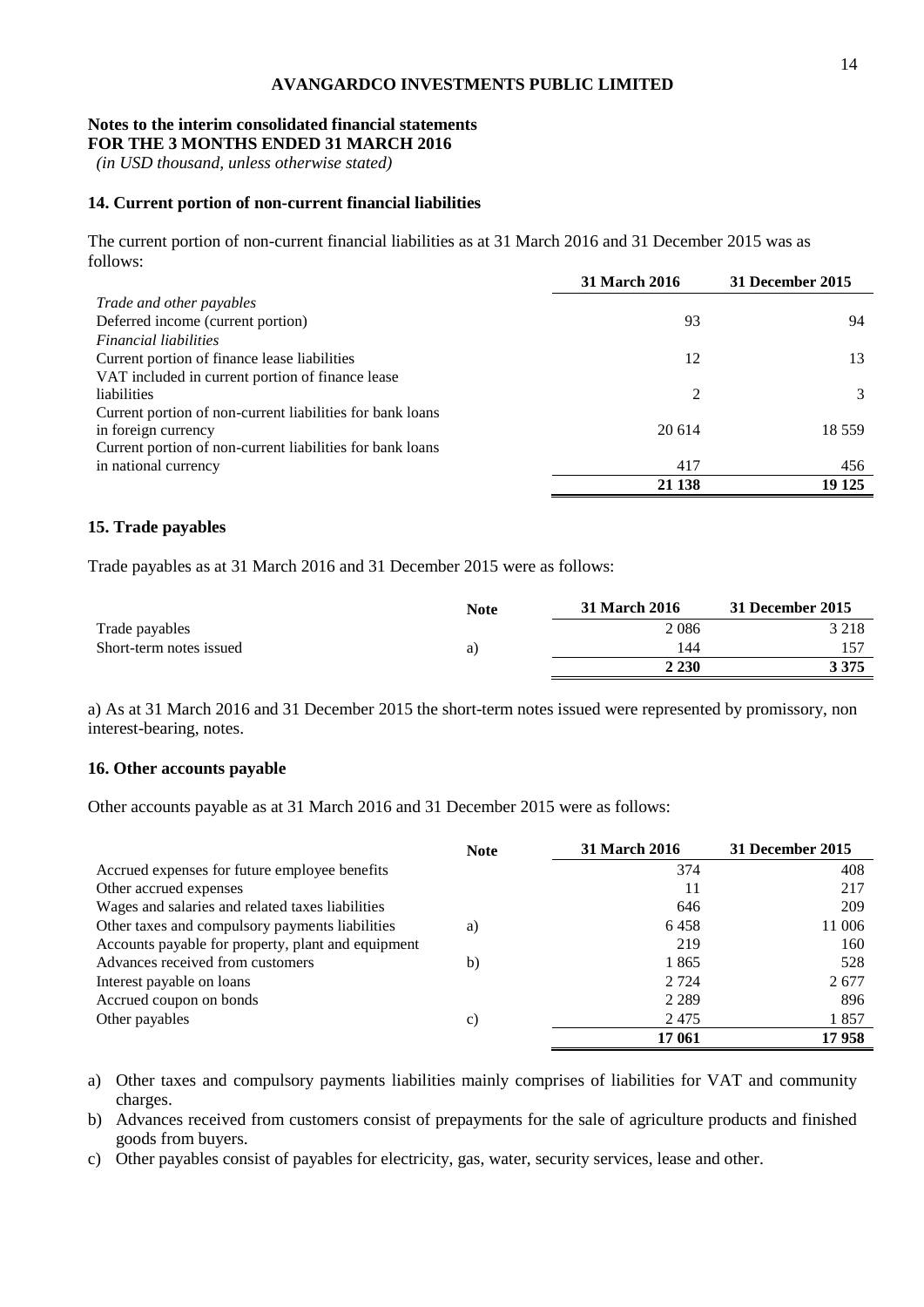# **Notes to the interim consolidated financial statements**

**FOR THE 3 MONTHS ENDED 31 MARCH 2016**

*(in USD thousand, unless otherwise stated)*

# **17. Revenue**

Sales revenue for the 3 months ended 31 March 2016 and 31 March 2015 was as follows:

|                                               |                      | 3 months ended |  |  |
|-----------------------------------------------|----------------------|----------------|--|--|
|                                               | <b>31 March 2016</b> | 31 March 2015  |  |  |
| Revenue from finished goods                   | 39 756               | 72 387         |  |  |
| Revenue from goods sold and services rendered | 83                   | 39             |  |  |
|                                               | 39 839               | 72 4 26        |  |  |

#### **18. Cost of sales**

Cost of sales for the 3 months ended 31 March 2016 and 31 March 2015 was as follows:

|                                          | 3 months ended |               |               |  |
|------------------------------------------|----------------|---------------|---------------|--|
|                                          | <b>Note</b>    | 31 March 2016 | 31 March 2015 |  |
| Cost of finished goods sold              | 19             | (32174)       | (64102)       |  |
| Cost of goods sold and services rendered |                | (19           | (101          |  |
|                                          |                | (32193)       | $(64\,203)$   |  |

# **19. Cost of sales by elements**

The cost of finished goods sold (Note 18) for the 3 months ended 31 March 2016 and 31 March 2015 was as follows:

|                                                   | 3 months ended       |               |  |
|---------------------------------------------------|----------------------|---------------|--|
|                                                   | <b>31 March 2016</b> | 31 March 2015 |  |
| Raw materials                                     | (25, 402)            | (51 779)      |  |
| Payroll of production personnel and related taxes | (970)                | (1674)        |  |
| Depreciation                                      | (3709)               | (6112)        |  |
| Services provided by third parties                | (2076)               | (4524)        |  |
| Other expenses                                    | (17)                 | (13)          |  |
|                                                   | (32174)              | (64102)       |  |

Services provided by third parties consists of expenses for electricity, storage services, gas, water, current repairs of production premises, sanitary cleaning services, veterinary services and other.

#### **20. General administrative expenses**

General administrative expenses for the 3 months ended 31 March 2016 and 31 March 2015 were as follows:

|                                                | 3 months ended       |               |  |
|------------------------------------------------|----------------------|---------------|--|
|                                                | <b>31 March 2016</b> | 31 March 2015 |  |
| Salaries and wages of administrative personnel | (868)                | (709)         |  |
| Services provided by third parties             | (524)                | (676)         |  |
| Depreciation                                   | (23)                 | (13)          |  |
| Repairs and maintenance costs                  | (210)                | (10)          |  |
| Tax expenses, except for income tax            | (66)                 | (54)          |  |
| Material usage                                 | (25)                 | (50)          |  |
| Other expenses                                 | (106)                | (42)          |  |
|                                                | (1822)               | (1554)        |  |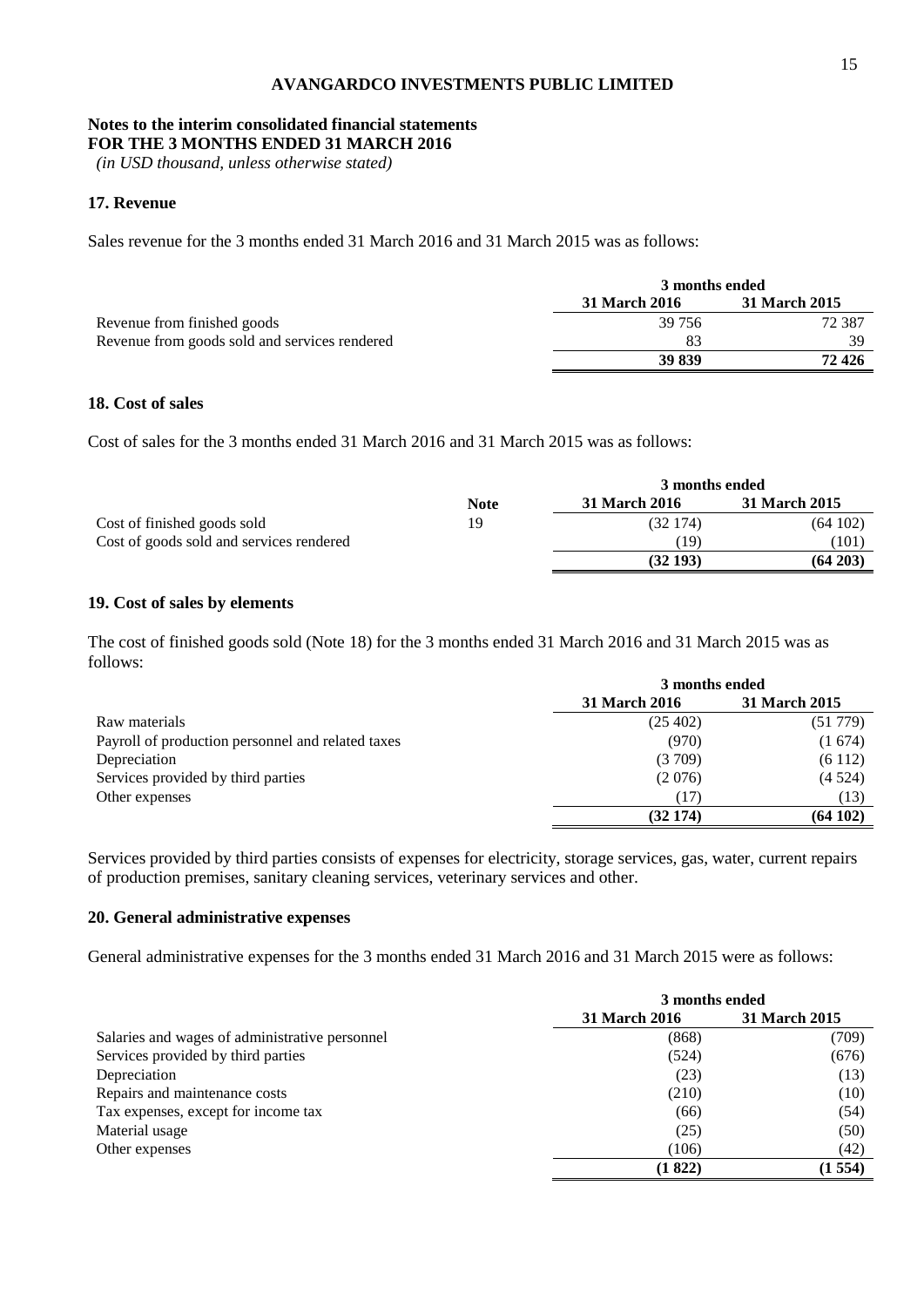# **Notes to the interim consolidated financial statements**

**FOR THE 3 MONTHS ENDED 31 MARCH 2016**

*(in USD thousand, unless otherwise stated)*

# **21. Distribution expenses**

Distribution expenses for the 3 months ended 31 March 2016 and 31 March 2015 were as follows:

|                                              | 3 months ended       |                      |  |
|----------------------------------------------|----------------------|----------------------|--|
|                                              | <b>31 March 2016</b> | <b>31 March 2015</b> |  |
| Salaries and wages of distribution personnel | (134)                | (144)                |  |
| <b>Transport expenses</b>                    | (581)                | (1501)               |  |
| Depreciation                                 | (43)                 | (77)                 |  |
| Services provided by third parties           | (728)                | (1851)               |  |
| Packing materials                            | (15)                 | (1)                  |  |
| Repairs and maintenance costs                | (2)                  | (4)                  |  |
| Other expenses                               | (18)                 | (8)                  |  |
|                                              | (1521)               | (3586)               |  |

#### **22. Other operating income/(expenses)**

Other operating income/(expenses) for the 3 months ended 31 March 2016 and 31 March 2015 were as follows:

|                                                      | 3 months ended       |               |  |
|------------------------------------------------------|----------------------|---------------|--|
|                                                      | <b>31 March 2016</b> | 31 March 2015 |  |
| Loss on disposal of current assets                   | 352                  | (9)           |  |
| Loss on disposal of non current assets               | (173)                |               |  |
| Impairment of current assets                         | (489)                | (7704)        |  |
| Gain realised from writing-off of accounts payable   |                      |               |  |
| Foreign currency sale income                         | (34)                 | 184           |  |
| Provision for doubtful debts and amounts written off | (5)                  | (6945)        |  |
| Fines, penalties recognized                          | (13)                 | (53)          |  |
| Other (loss)/income                                  | 673                  | 656           |  |
|                                                      | 312                  | (13869)       |  |

# **23. Finance costs**

Finance costs for the 3 months ended 31 March 2016 and 31 March 2015 was as follows:

|                                        | 3 months ended |               |  |
|----------------------------------------|----------------|---------------|--|
|                                        | 31 March 2016  | 31 March 2015 |  |
| Interest payable on loans              | (1 755)        | (2170)        |  |
| <b>Total finance expenses on loans</b> | (1755)         | (2170)        |  |
| Finance expenses on finance lease      |                | (4)           |  |
| Finance expenses on bonds              | (5573)         | (5000)        |  |
| Other finance expenses                 | (499)          | (400)         |  |
|                                        | (7827)         | (7574)        |  |

# **24. Finance income**

Finance income for the 3 months ended 31 March 2016 and 31 March 2015 includes the interest income from VAT government bonds and placement of deposits, amounted to USD 757 thousand and USD 1 119 thousand respectively.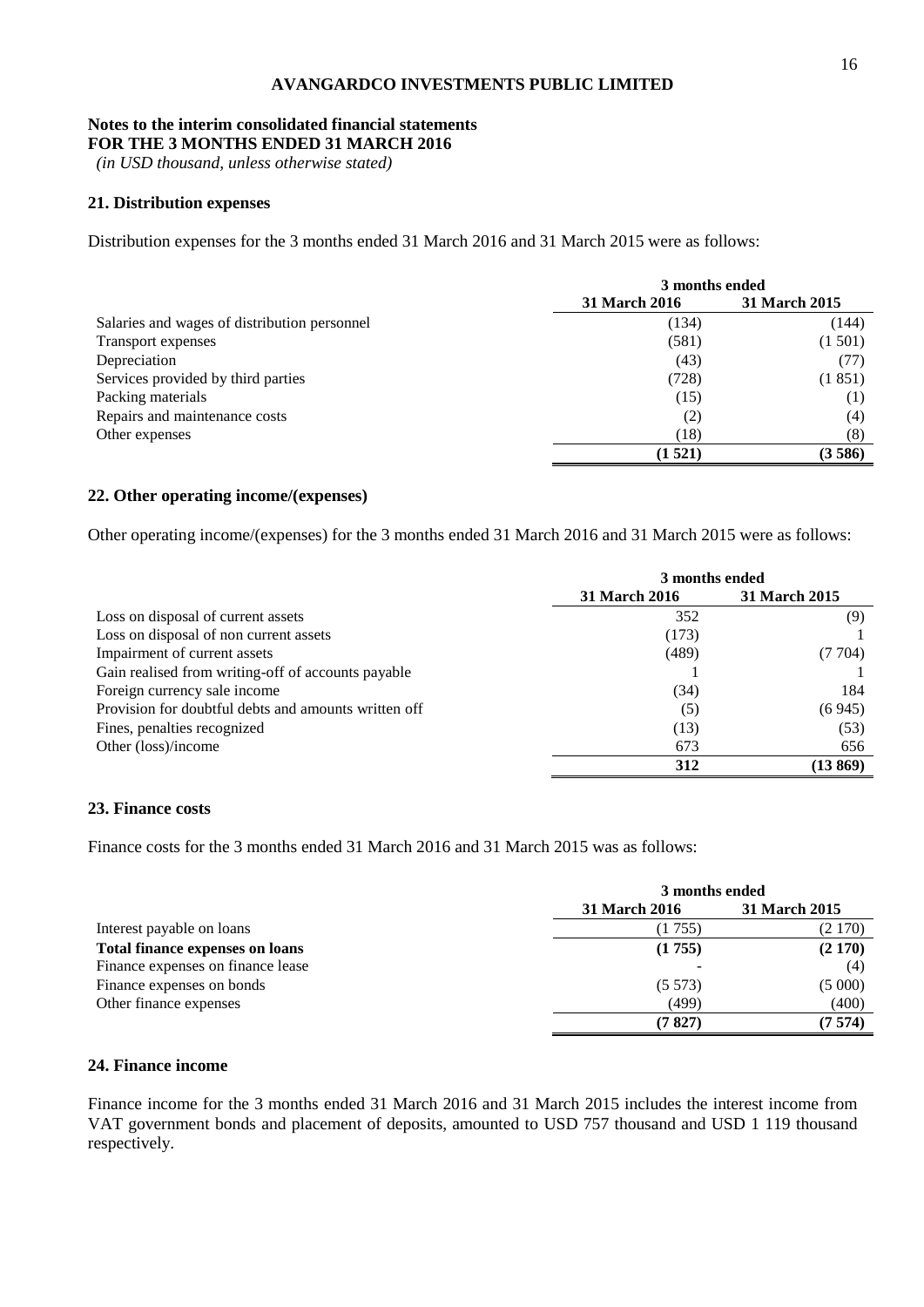# **Notes to the interim consolidated financial statements**

**FOR THE 3 MONTHS ENDED 31 MARCH 2016**

*(in USD thousand, unless otherwise stated)*

#### **25. Related party balances and transactions**

The Company is controlled by Oleg Bakhmatyuk, who directly or indirectly owns 77,5% of the Company's share capital. The remaining 22,5% of the shares are widely owned.

For the purposes of these consolidated financial statements, parties are considered to be related if one party has the ability to control the other party, is under common control, or can exercise significant influence over the other party in making financial or operational decisions. In considering each possible related party relationship, attention is directed to the substance of the relationship, not merely the legal form.

According to these criteria the related parties of the Group are divided into the following categories:

- A. Key management personnel;
- B. Companies having the same top management;
- C. Companies in which the Group's owners have an equity interest;
- D. Companies in which activities are significantly influenced by the Group's owners.

Outstanding amounts of the Group for transactions with related parties as at 31 March 2016 and 31 December 2015 were as follows:

|                                                                                                          | Outstanding balances with related parties as<br>at |                  |
|----------------------------------------------------------------------------------------------------------|----------------------------------------------------|------------------|
|                                                                                                          | 31 March 2016                                      | 31 December 2015 |
| Prepayments and other current assets, net<br>C. Companies in which the Group's owners have an            | 1                                                  | 1                |
| equity interest;                                                                                         |                                                    |                  |
| D. Companies in which activities are significantly<br>influenced by the Group's owners                   | 8019                                               | 11 136           |
|                                                                                                          | 8 0 20                                             | 11 137           |
| <b>Trade accounts receivable</b><br>C. Companies in which the Group's owners have an<br>equity interest; |                                                    |                  |
| D. Companies in which activities are significantly<br>influenced by the Group's owners                   | 1993                                               | 2 1 5 1          |
|                                                                                                          | 1993                                               | 2 1 5 1          |
| Long-term finance lease                                                                                  |                                                    |                  |
| D. Companies in which activities are significantly<br>influenced by the Group's owners                   | 18                                                 | 23               |
|                                                                                                          | 18                                                 | 23               |
| <b>Current portion of non-current liabilities</b>                                                        |                                                    |                  |
| D. Companies in which activities are significantly<br>influenced by the Group's owners                   | 10                                                 | 14               |
|                                                                                                          | 10                                                 | 14               |
| Trade accounts payable                                                                                   |                                                    |                  |
| D. Companies in which activities are significantly<br>influenced by the Group's owners                   | $\overline{c}$                                     | 2                |
|                                                                                                          | $\mathbf{2}$                                       | $\overline{2}$   |
| <b>Other current liabilities</b>                                                                         |                                                    |                  |
| C. Companies in which the Group's owners have an<br>equity interest;                                     | 44                                                 | 48               |
| D. Companies in which activities are significantly<br>influenced by the Group's owners                   | 361                                                | 5                |
|                                                                                                          | 405                                                | 53               |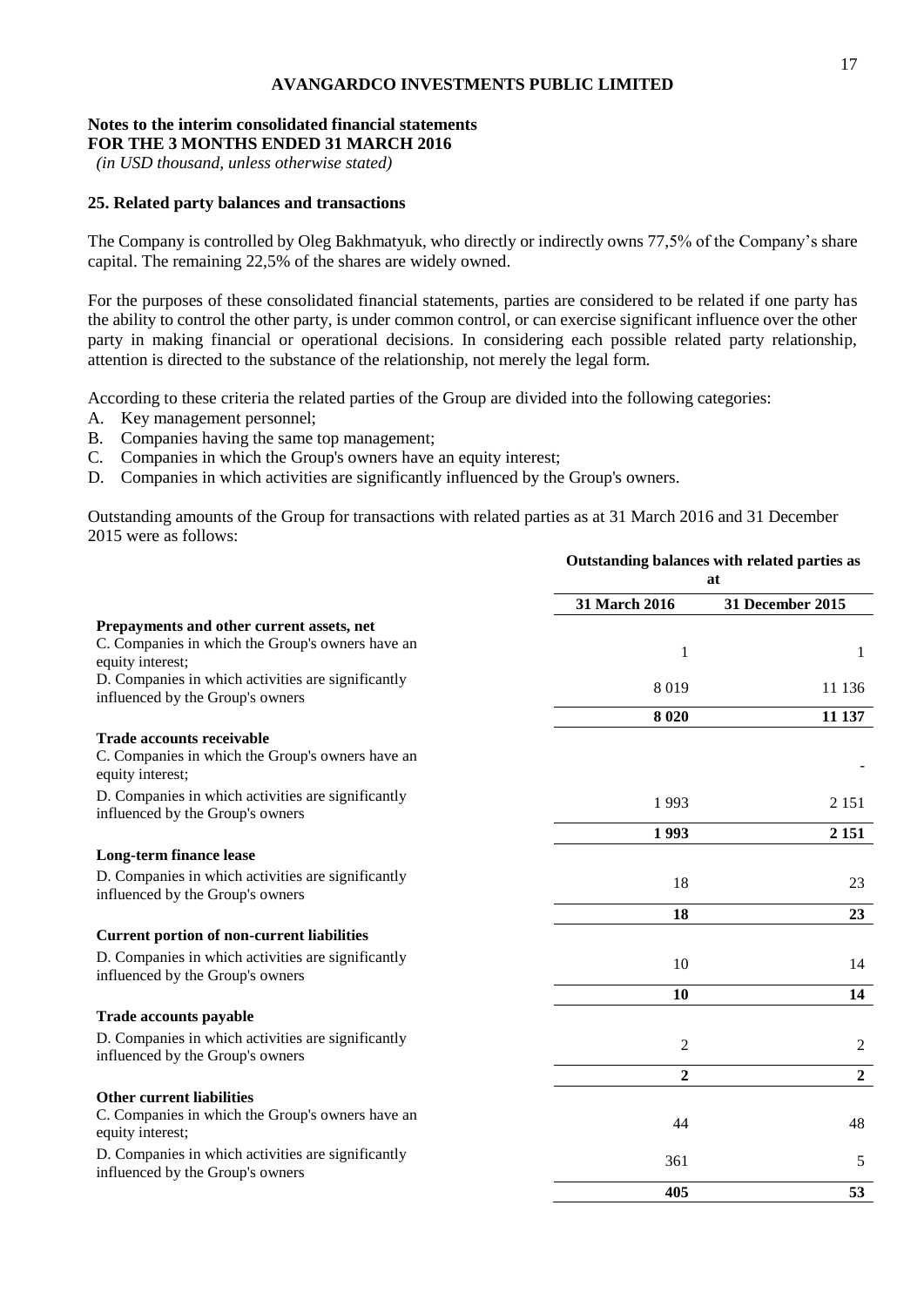# **Notes to the interim consolidated financial statements**

**FOR THE 3 MONTHS ENDED 31 MARCH 2016**

*(in USD thousand, unless otherwise stated)*

# **25. Related party balances and transactions (cont.)**

The Group's transactions with related parties for the 3 months ended 31 March 2016 and 31 March 2015 were as follows:

|                                                    |               | Transactions with related parties for the<br>year ended |  |  |
|----------------------------------------------------|---------------|---------------------------------------------------------|--|--|
|                                                    | 31 March 2016 | 31 March 2015                                           |  |  |
| <b>Sales revenue</b>                               |               |                                                         |  |  |
| D. Companies in which activities are significantly |               |                                                         |  |  |
| influenced by the Group's owners                   | 172           | 82                                                      |  |  |
|                                                    | 172           | 82                                                      |  |  |
| General administrative expenses                    |               |                                                         |  |  |
| D. Companies in which activities are significantly |               |                                                         |  |  |
| influenced by the Group's owners                   | (2)           | (15)                                                    |  |  |
|                                                    | (2)           | (15)                                                    |  |  |
| <b>Distribution expenses</b>                       |               |                                                         |  |  |
| D. Companies in which activities are significantly |               |                                                         |  |  |
| influenced by the Group's owners                   | (538)         | (1547)                                                  |  |  |
|                                                    | (538)         | (1547)                                                  |  |  |
| Other operating income/(expenses), net             |               |                                                         |  |  |
| D. Companies in which activities are significantly |               |                                                         |  |  |
| influenced by the Group's owners                   | 438           | 66                                                      |  |  |
|                                                    | 438           | 66                                                      |  |  |
| <b>Finance costs</b>                               |               |                                                         |  |  |
| D. Companies in which activities are significantly |               |                                                         |  |  |
| influenced by the Group's owners                   | (5)           | (4)                                                     |  |  |
|                                                    | (5)           | (4)                                                     |  |  |
|                                                    |               |                                                         |  |  |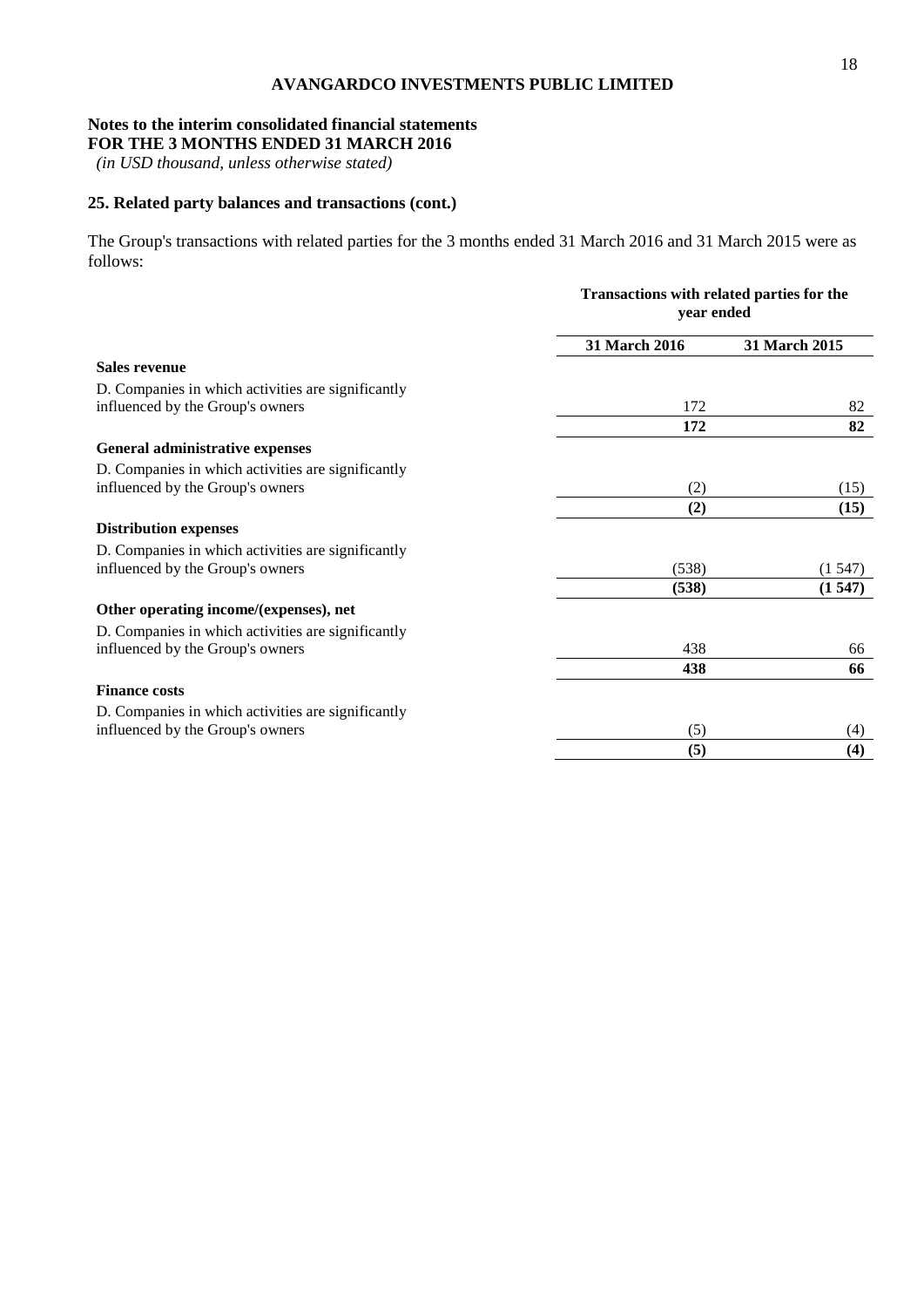#### **Notes to the interim consolidated financial statements FOR THE 3 MONTHS ENDED 31 MARCH 2016**

*(in USD thousand, unless otherwise stated)*

#### **26. Operating segments**

A reportable segment is a separable component of a business entity that produces goods or provides services to individuals (or groups of related products or services) in a particular economic environment that is subject to risks and generate revenues other than risks and income of those components that are peculiar to other reportable segments.

For the purpose of management, the Group is divided into the following reportable segments on the basis of produced goods and rendered services, and consists of the following 5 reportable segments:

- shell eggs breeding of industrial laying hens, production and sale of shell eggs;
- poultry incubation (production and sale of baby chicks), breeding of young birds for sale, as well as sale of birds for slaughter;
- animal feed production and sale of feeds;
- egg products processing and sale of egg products;
- other activities including sale of goods and services, sale of poultry meat and by-products, sale of plant production, sale of poultry manure etc.

Management monitors the operating results of each of the units separately for the purposes of making decisions about resources allocation and evaluation of operating results. The results of segments' activities are measured on the basis of operating profit or loss, its measurement is carried out accordingly to measurement of operating profit or loss in the consolidated financial statements.

|                                                                  | <b>Shell eggs</b> | <b>Poultry</b> | <b>Animal</b> feed       | Egg<br>products | Other<br>activities | rajustments<br>and<br>elimination | <b>Total</b> |
|------------------------------------------------------------------|-------------------|----------------|--------------------------|-----------------|---------------------|-----------------------------------|--------------|
| Sales revenue                                                    | 71 401            | 2 7 3 0        | 28 643                   | 9 2 9 8         | 522                 |                                   | 112 593      |
| Intra-group elimination                                          | (43109)           | (623)          | (28643)                  |                 | (381)               |                                   | (72755)      |
| Revenue from external<br>buyers                                  | 28 29 2           | 2 107          | 1                        | 9 2 9 8         | 141                 |                                   | 39 839       |
| Income from revaluation of<br>biological assets at fair<br>value | (2 011)           | 2647           |                          |                 |                     |                                   | 635          |
| Other operating expenses                                         | (134)             | 13             | 27                       | 428             | (22)                |                                   | 312          |
| Income from government<br>grants and incentives                  | 23                | $\overline{0}$ |                          |                 |                     |                                   | 24           |
| <b>OPERATING PROFIT</b>                                          | 2401              | 2735           | (113)                    | 1628            | (1349)              |                                   | 5 3 0 2      |
| Finance income                                                   | 66                | $\overline{0}$ | 0                        | 691             |                     |                                   | 757          |
| Finance costs,<br><i>including:</i>                              | (35)              |                |                          | (1086)          | (6705)              |                                   | (7827)       |
| Interest payable on loans                                        | (35)              |                | $\overline{\phantom{a}}$ | (1085)          | (634)               |                                   | (1755)       |
| Income tax<br>(expense)/credit                                   |                   |                | (23)                     | (18)            | (28)                |                                   | (69)         |
| <b>NET LOSS FOR THE</b><br><b>PERIOD</b>                         | 2 4 3 1           | 2646           | (82)                     | (2387)          | (6582)              |                                   | (3974)       |
| <b>TOTAL ASSETS</b>                                              | 2 188 620         | 84 681         | 235 340                  | 641 833         | (269 089)           | (2304063)                         | 577 321      |
| <b>TOTAL LIABILITIES</b>                                         | 1518196           | 8 2 5 5        | 271 734                  | 568719          | 336 736             | (2312094)                         | 391 546      |

Reportable segment information for the 3 months ended 31 March 2016 was as follows:

**Adjustments**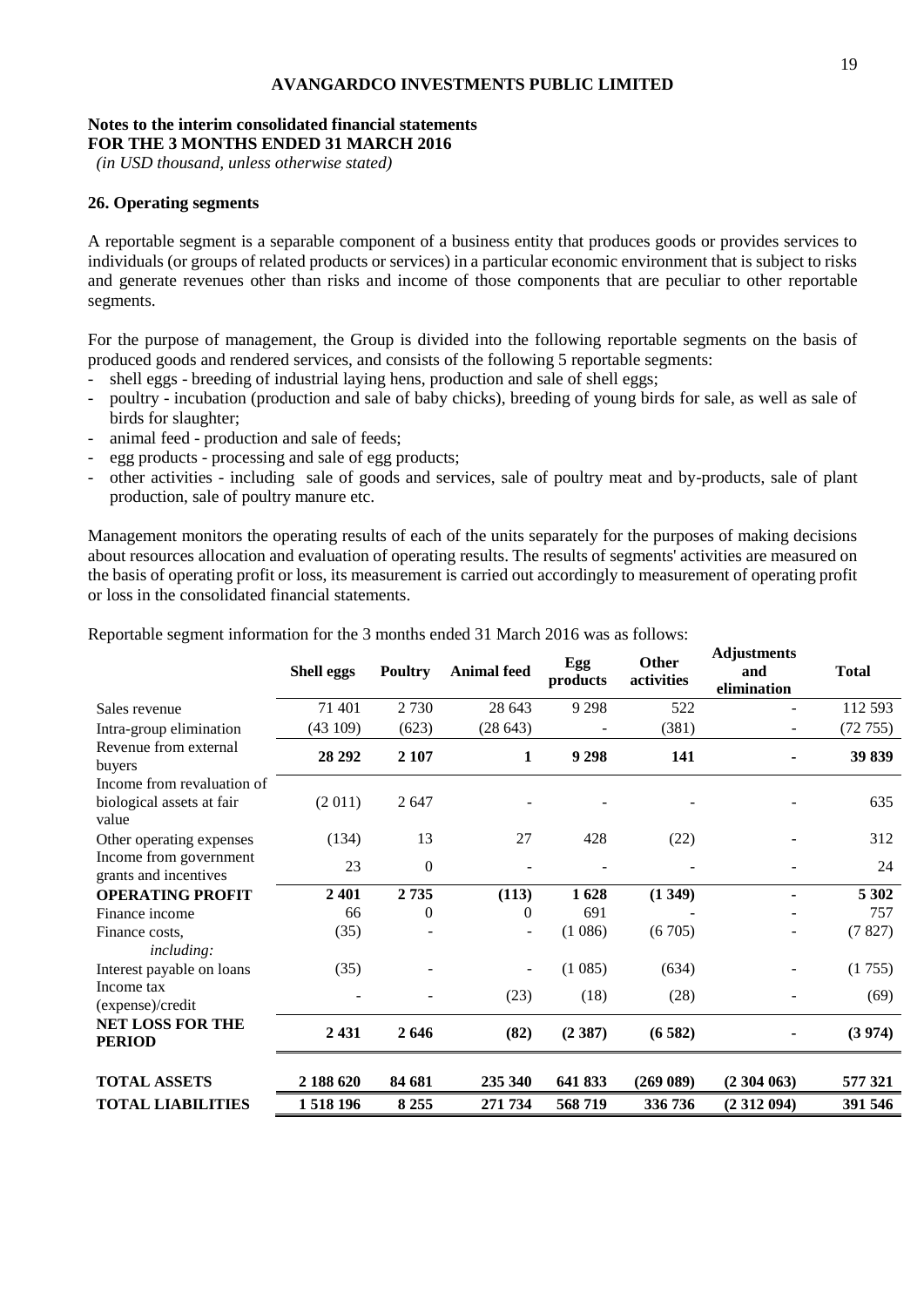# **Notes to the interim consolidated financial statements**

**FOR THE 3 MONTHS ENDED 31 MARCH 2016**

*(in USD thousand, unless otherwise stated)*

#### **26. Operating segments (cont.)**

Reportable segment information for the 3 months ended 31 March 2015 was as follows:

|                                                                  | <b>Shell eggs</b> | <b>Poultry</b> | <b>Animal feed</b> | Egg<br>products | <b>Other</b><br>activities | <b>Adjustments</b><br>and<br>elimination | <b>Total</b> |
|------------------------------------------------------------------|-------------------|----------------|--------------------|-----------------|----------------------------|------------------------------------------|--------------|
| Sales revenue                                                    | 75 806            | 13 105         | 41 393             | 16926           | 190                        |                                          | 147 420      |
| Intra-group elimination                                          | (21921)           | (11555)        | (41378)            |                 | (140)                      |                                          | (74994)      |
| Revenue from external<br>buyers                                  | 53 885            | 1550           | 15                 | 16926           | 50                         |                                          | 72 4 26      |
| Income from revaluation<br>of biological assets at<br>fair value | 6745              | (358)          |                    |                 |                            |                                          | 6 3 8 7      |
| Other operating<br>income/(expenses)                             | (3894)            | (12)           | (241)              | (9878)          | 156                        |                                          | (13869)      |
| Income from government<br>grants and incentives                  | 24                |                |                    |                 |                            |                                          | 24           |
| <b>OPERATING PROFIT</b>                                          | 8466              | (1526)         | (921)              | (5055)          | (804)                      |                                          | 160          |
| Finance income                                                   | 103               | 4              |                    | 1010            |                            |                                          | 1 1 1 9      |
| Finance costs.                                                   | (46)              |                |                    | (1867)          | (5661)                     |                                          | (7574)       |
| <i>including:</i><br>Interest payable on loans                   | (46)              |                |                    | (1867)          | (257)                      |                                          | (2170)       |
| Income tax<br>(expense)/credit                                   |                   |                | (16)               |                 | (1)                        |                                          | (17)         |
| <b>NET LOSS FOR THE</b><br><b>PERIOD</b>                         | 8567              | (1785)         | (937)              | (15201)         | (42823)                    | ۰                                        | (52179)      |
| <b>TOTAL ASSETS</b>                                              | 891711            | 61 331         | 185 524            | 299 198         | 552912                     | (1254676)                                | 736 000      |
| <b>TOTAL LIABILITIES</b>                                         | 369 501           | 6 6 29         | 168 444            | 92 001          | 339 157                    | (586 611)                                | 389 121      |

#### **27. Financial risk management**

#### *Capital management*

The Group's management follows the policy of providing the firm capital base which allows supporting the trust of investors, creditors and market and ensuring future business development.

In relation to capital management the Group's objectives are as follows: maintaining the Group's ability to adhere to the going concern principle in order to provide income for owners and benefits to other interested parties, and also maintaining the optimal capital structure with the purpose of its cost reduction.

To manage capital, the Group's management, above all, uses the calculations of the financial leverage coefficient (ratio of leverage ratio) and the ratio between net debt and EBITDA.

Financial leverage is calculated as a ratio between net debt and total amount of capital. Net debt is calculated as cumulative borrowings net of cash and cash equivalents. Total amount of capital is calculated as own capital reflected in the statement of financial position plus the amount of net debt.

This ratio measures net debt as a proportion of the capital of the Group, i.e. it correlates the debt with total equity and shows whether the Group is able to pay the amount of outstanding debts. An increase in this coefficient indicates an increase in borrowings relative to the total amount of the Group's capital. Monitoring this indicator is necessary to keep the optimal correlation between own funds and borrowings of the Group in order to avoid problems from over leverage.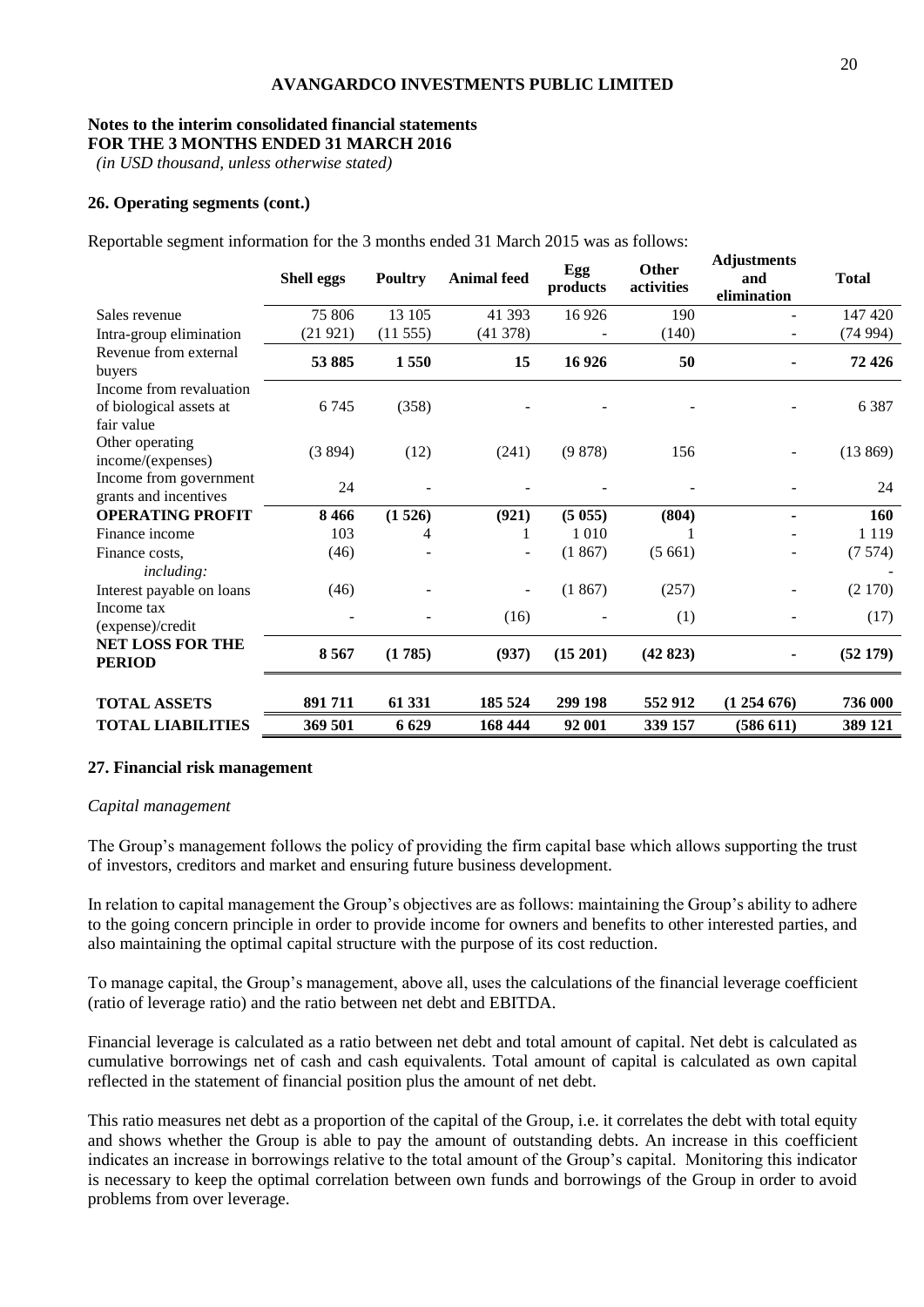#### **Notes to the interim consolidated financial statements FOR THE 3 MONTHS ENDED 31 MARCH 2016**

*(in USD thousand, unless otherwise stated)*

#### **27. Financial risk management (cont.)**

*Capital management (cont.)*

#### Financial leverage ratio calculation

For the ratio of net debt to EBITDA, the calculation of net debt is as above. EBITDA is an indicator of income before taxes, interest depreciation and amortisation. It is useful for the Group's financial analysis, since the Group's activity is connected with long-term investments in property, plant and equipment. EBITDA does not include depreciation, so that in the Group's opinion, it reflects the approximate cash flows deriving from the Group's income in a more reliable way.

The ratio of net debt to EBITDA gives an indication of whether income obtained from operating activities is sufficient to meet the Group's liabilities.

As at 31 March 2016 and 31 December 2015 the Group's financial leverage coefficient was 63,0% and 56,5% respectively.

|                                         | <b>Carrying value</b> |                  |  |
|-----------------------------------------|-----------------------|------------------|--|
|                                         | <b>31 March 2016</b>  | 31 December 2015 |  |
| Short-term loans                        | 50 000                | 50 000           |  |
| Long-term loans                         | 63 293                | 64 423           |  |
| Current portion of long-term loans      | 21 0 31               | 19 015           |  |
| Long-term finance lease (including VAT) | 37                    | 45               |  |
| <b>Bond</b> liabilities                 | 206 649               | 202 871          |  |
| <b>Total borrowings</b>                 | 341 010               | 336 354          |  |
| Cash and cash equivalents               | (24019)               | (31307)          |  |
| Net debt                                | 316 991               | 305 047          |  |
| Share capital                           | 836                   | 836              |  |
| Share premium                           | 201 164               | 201 164          |  |
| Capital contribution reserve            | 115 858               | 115 858          |  |
| Retained earnings                       | 917415                | 921 435          |  |
| Foreign currency translation reserve    | (1060564)             | (1018085)        |  |
| Non-controlling interests               | 11 066                | 13 847           |  |
| <b>Total equity</b>                     | 185 775               | 235 055          |  |
| Total amount of equity and net debt     | 502766                | 540 102          |  |
| <b>Financial leverage coefficient</b>   | 63,0%                 | 56,5%            |  |